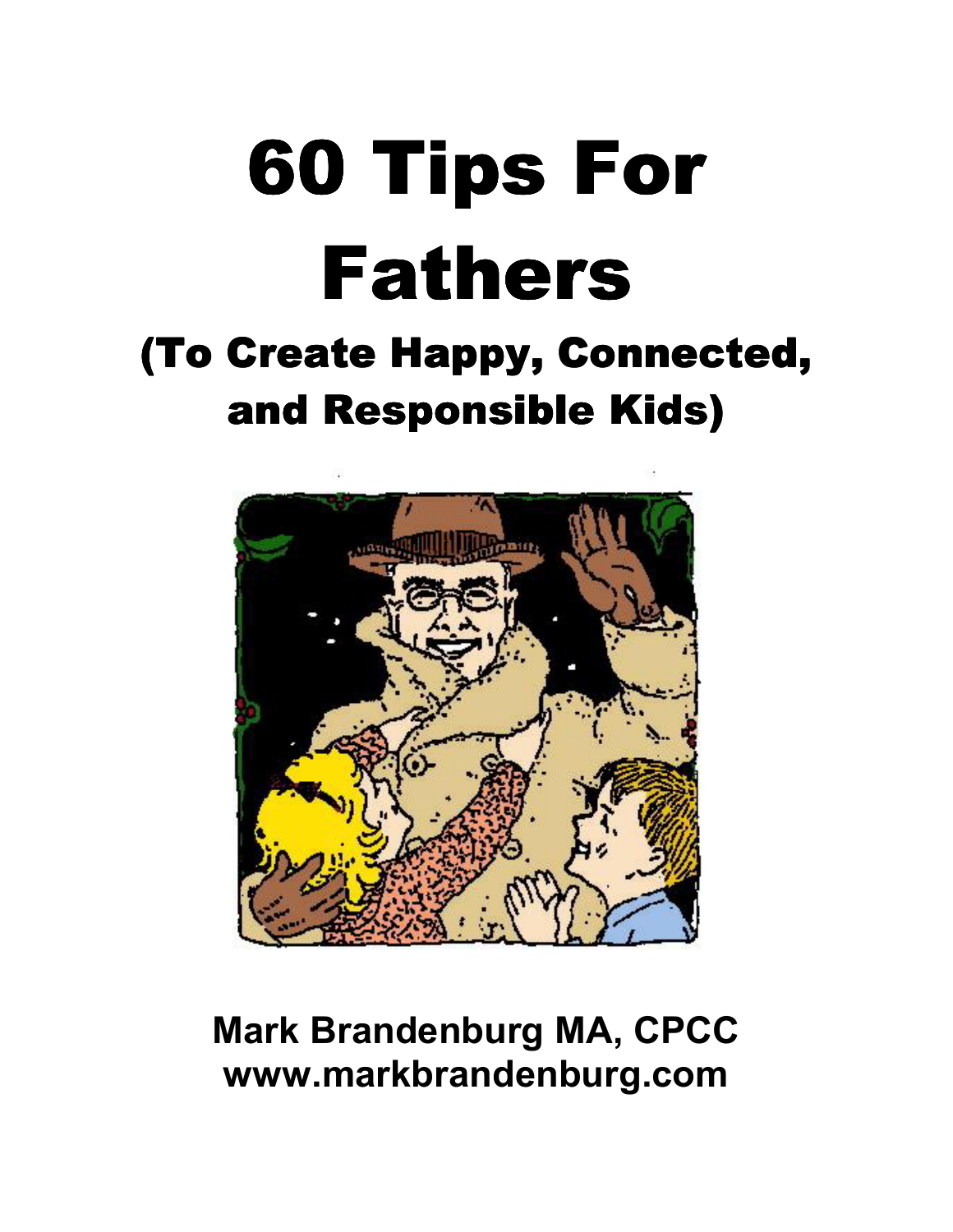#### **ABOUT THE AUTHOR**



Author Mark Brandenburg, MA, CPCC, is a certified personal and business coach, husband, and the father of two children. He is a coach to men who want to have more effective, loving relationships with their family. He conducts classes for fathers as well as providing individual coaching. Mark has a Masters degree in counseling psychology and is a former world-ranked tennis professional. For a twenty minute complimentary session, send an e-mail to mark@markbrandenburg.com.

#### **He Offers:**

- Individual coaching
- Free teleclasses
- Paid teleclasses
- Seminars for fathers
- Free articles
- **Personal consultations**

…that help men to continue to learn and to improve their skills.

You can learn more about these great resources at www.markbrandenburg.com.

#### **Mark Brandenburg MA, CPPCC**

651-766-9976 mark@markbrandenburg.com www.markbrandenburg.com

#### Copyright 2003 by Mark Brandenburg All rights reserved

No part of this book may be reproduced or stored in a retrieval system, or transmitted by any means, electric, mechanical**,** photocopying, recording, or otherwise, without written permission from the author.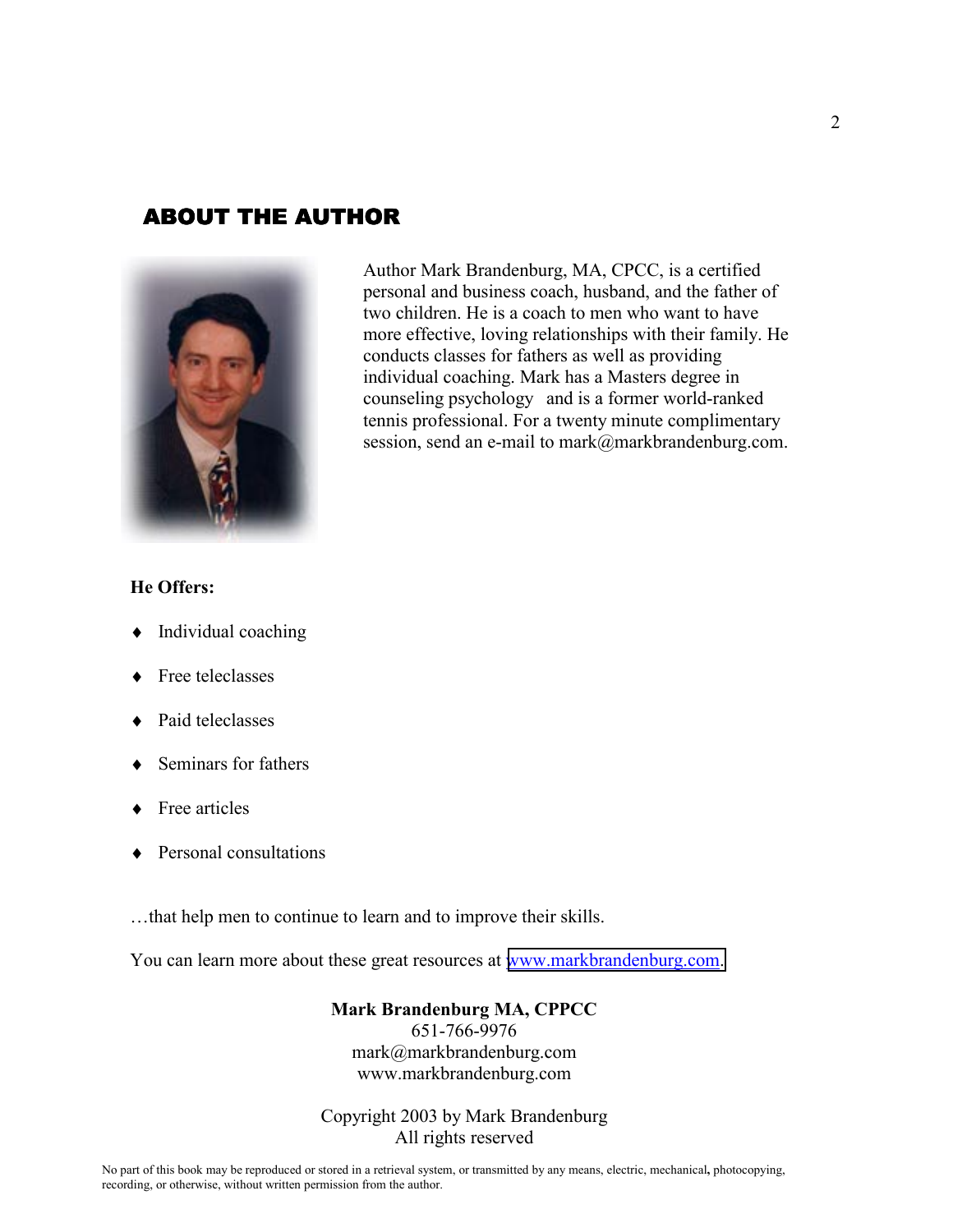#### **Tip #1: Avoid Blaming Others**

You've got to admit it; blaming your kids or your wife is really an easy thing to do. There is a perverse kind of pleasure we gain from seeing others in our family as blameworthy.

Any time they act badly towards you, you can justify blaming them.

When you blame them, they blame you back and justify their own blaming. An amazing vicious circle perpetuates itself.

Want better relationships?

STOP BLAMING PEOPLE!

Give them unconditional love instead.

#### **Tip #2: Respond to Family Members**

One of the most difficult things for dads can be to hear negativity and complaining from their wife or kids.

Our reaction? It's often to try to get them to be "more positive".

The problem is that this doesn't work. Just because you're positive doesn't mean that your family will always be so.

The answer may be to continue to be positive to your heart's content but to acknowledge when someone else is having trouble. "Say more about that," or "that sounds really hard," can be excellent responses to a family member who is complaining or struggling.

Afraid you'll get more complaining if you say these things?

You'll actually get less.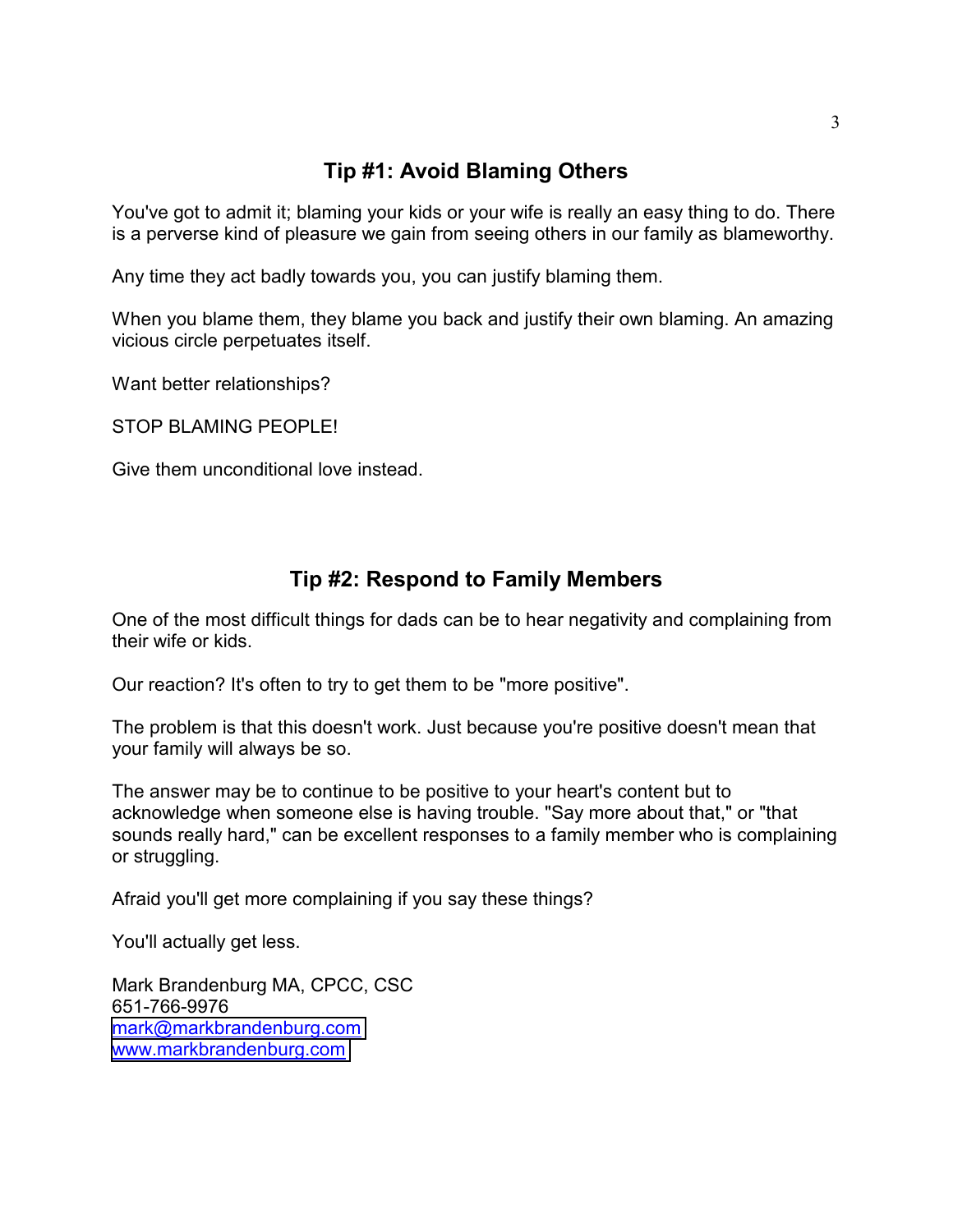#### **Tip #3: Question Your Virtue**

Do you really want to be a more effective father?

Then be someone who questions their virtue all the time.

Am I really a loving father? Am I really providing what my kids want right now? Do I change as my kids' change? Do I compromise enough or do I want to be right all the time?

These are the kinds of questions that an effective father asks of himself all of the time.

If you think you're a perfect father who does it right and you don't need to improve, it's very possible that you're falling short.

Question yourself often.

It's painful to do but allows you more chances to better yourself, and we could all use some of that.

#### **Tip #4: Leave When Your Angry**

A lot of rotten things are said and a lot of damage is done when we speak to our kids when we are in a highly agitated state. They will tend to say a lot of damaging things when they're in this state as well.

The trick is to avoid having conversations with your kids when you're very angry and to have a plan to use when this occurs.

One plan may be to leave the area and to cool down; taking a walk or run may be helpful. Whatever you do, make sure that you are cooling down for at least 30 minutes (most people underestimate the time it takes ). Then you'll be able to approach your child more thoughtfully.

Angry words spoken during times of intense anger can stay with a child for a long time. Don't make the mistake of not planning for these times. Have a plan and make it work.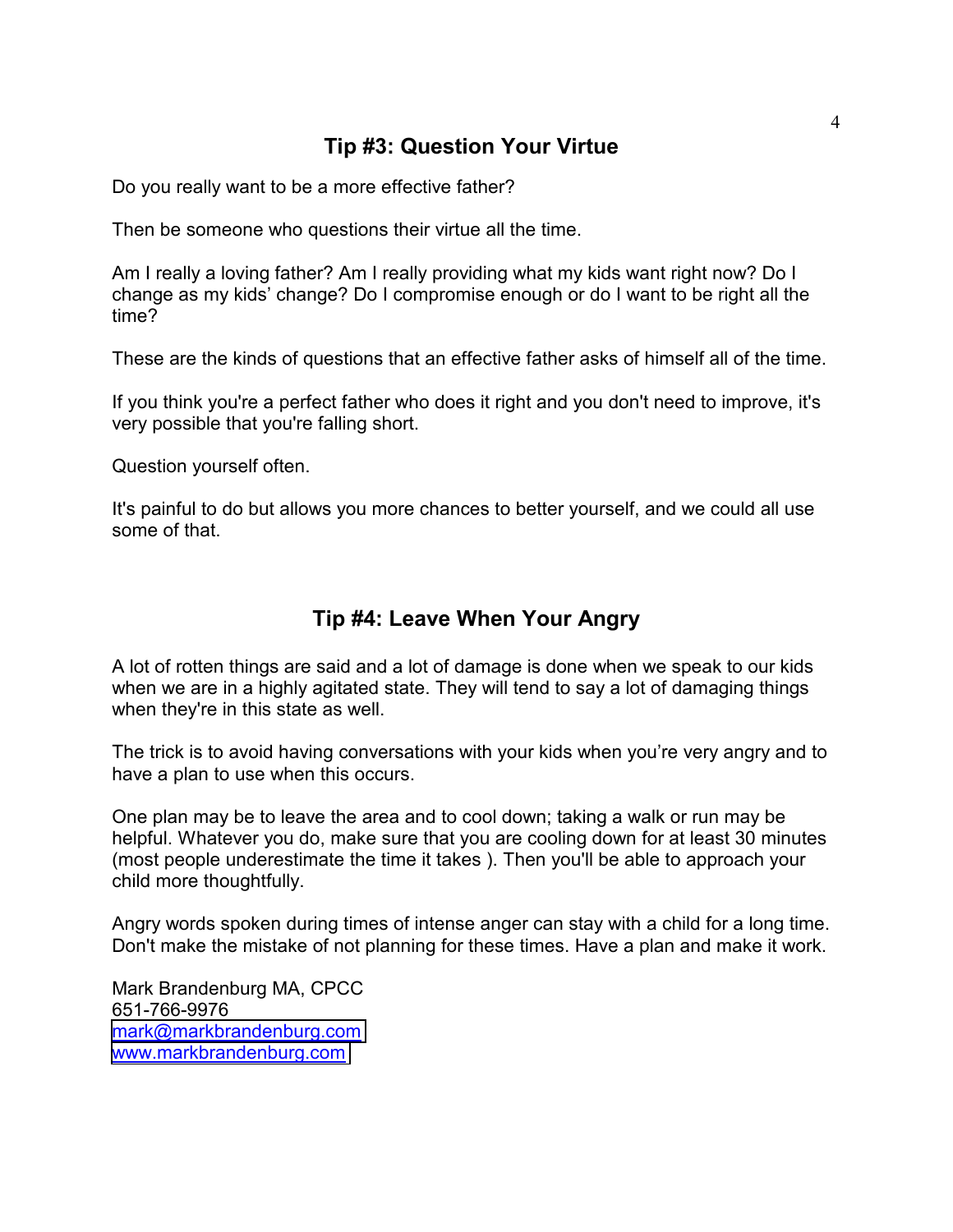#### **Tip #5: Say You're Sorry**

I've noticed one thing about my parenting that's pretty consistent: I will eventually screw something up with one of my kids.

Whether it's getting angry, forgetting something, etc, I seem to make more than my share of mistakes with my kids. So what can be done?

Say you're sorry (and mean it) and don't beat yourself up over it.

If you tell your child you're sorry and you're really not, they'll know it. If you beat yourself up for a long time after screwing something up, you're liable to lose the learning along the way.

It's not an easy thing to do, saying you're sorry to your child. Part of you wants to say, "Why should I say sorry to you after all I've done for you?" Say it anyway. After all, kids don't need perfect fathers.

They just need fathers that are trying to get better.

#### **Tip #6: Talk About Values**

Many fathers today are worried about the effects of mass media and materialism on their children.

The amount of and intensity of media messages that bombard our kids today is greater than it has ever been. What can you do to lessen its' impact?

Teach values to your kids. Live those values yourself. If you consistently talk about values to your children and you live them in your daily life the impact of today's media landslide can be lessened considerably.

Do you talk about values to your kids?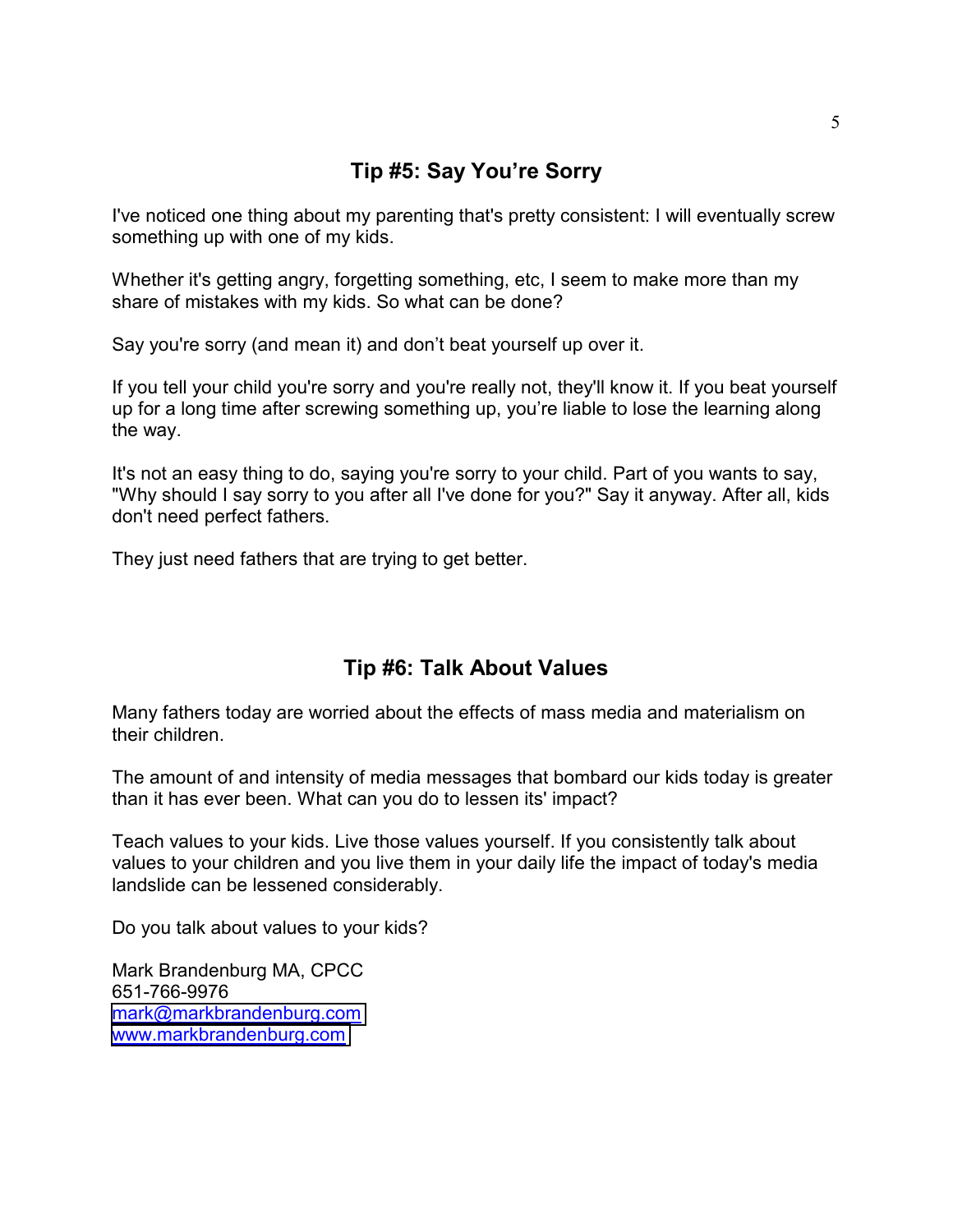#### **Tip #7: Use "If-Thens"**

Your job as a father is to warn about the consequence of an action to your child, not to threaten it.

If you warn and give consequences in an angry manner, your child will then focus on an angry father rather than the consequence.

When you talk to your child about consequences, you can calmly give them some "ifthens." "If you take a long time getting ready for bed, then you won't have time for stories." Or**,** If you don't drive safely, then you won't be able to drive the car."

Stay calm concerning consequences and you will allow your children to learn from them. Get angry and you teach them that you're an angry person.

What works better for you?

#### **Tip #8: Have a Family Meeting**

Does the pace of modern life have you feeling scattered and not feeling connected to your kids? Is it hard to have family dinners because of everyone's schedule?

A solution might be a regular family meeting. Some rules are... 1) No canceling these, it's a major priority. 2) Not a bitch session, no criticizing allowed, but you may state your desires. 3) This is an opportunity to schedule your week. 4) Appreciating others and thanking them is allowed and encouraged (These should begin every meeting). 5) Everyone participates and the facilitation role is rotated.

This may be one of the only ways that you can connect with and organize your family. If you're saying, "We don't possibly have time for that," you're probably a great candidate for it.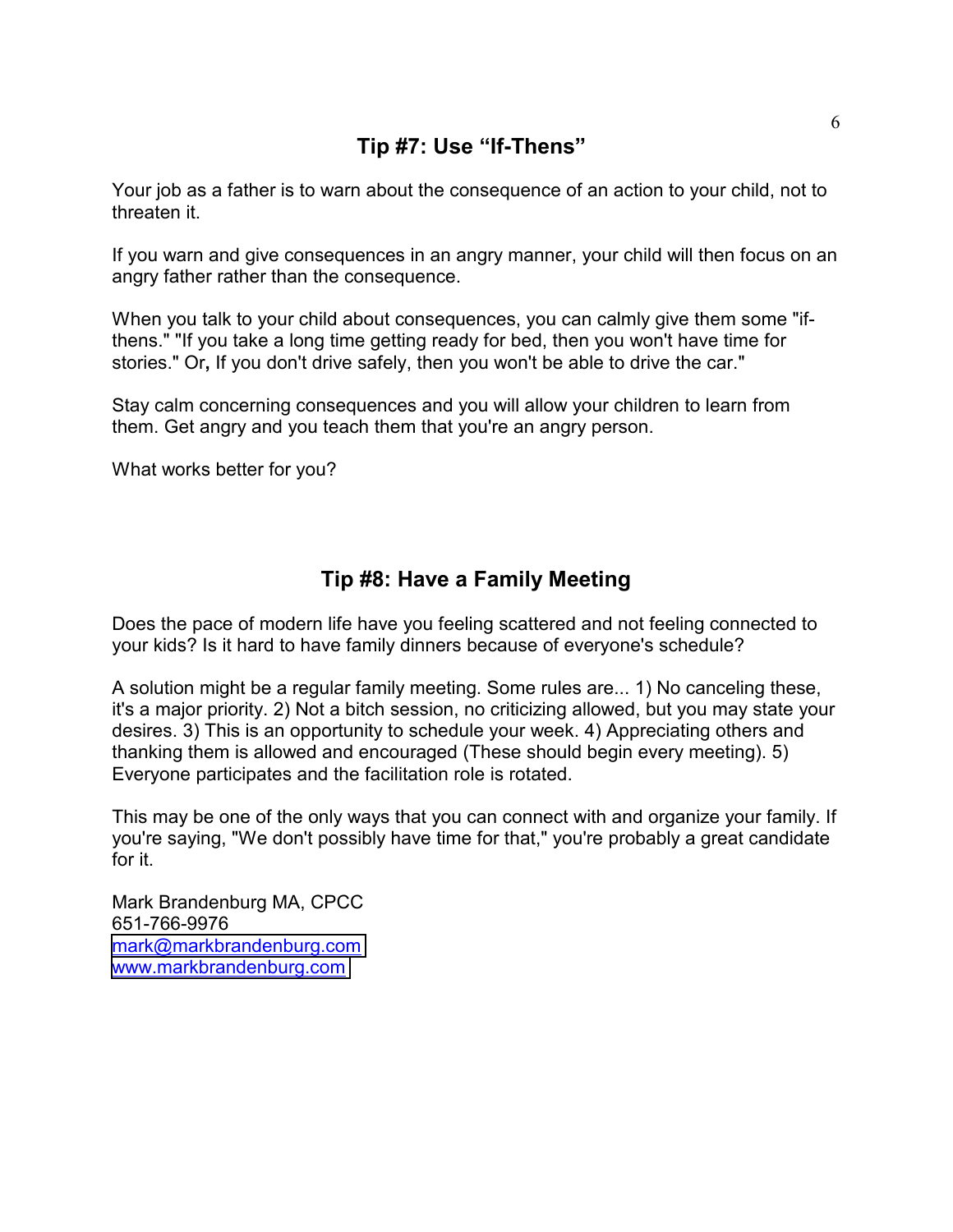#### **Tip #9: Don't Try and Fix It**

Fathers are often very effective handymen. They can have an answer for just about any problem.

When you deal with your kids, however, this doesn't work too well and can invalidate your kids' feelings. You can say things like:

- "It's no big deal"
- "Just deal with it"
- "That's not hard at all"

If you say things like this to your kids you run the risk of not validating their feelings and of driving them further from you.

Make an effort to take off your handyman outfit and to listen to and affirm what your child is going through.

When you've done this you may still get an opportunity to help them because they'll trust you enough to ask you for help.

#### **Tip #10: Just Sit There**

When your child does something that REALLY upsets you, consider an old Zen koan: "Don't just do something, sit there!"

Take some time before you act and allow yourself to see clearly what is lost in the heat of the moment; that your child just screwed up and that it's a big part of how they learn things (It's a good thing we never made any mistakes when we were young!).

Your child won't learn much from it if you get angry; their focus will be on you and not on learning.

Later on you'll be able to act on the situation and have a better perspective.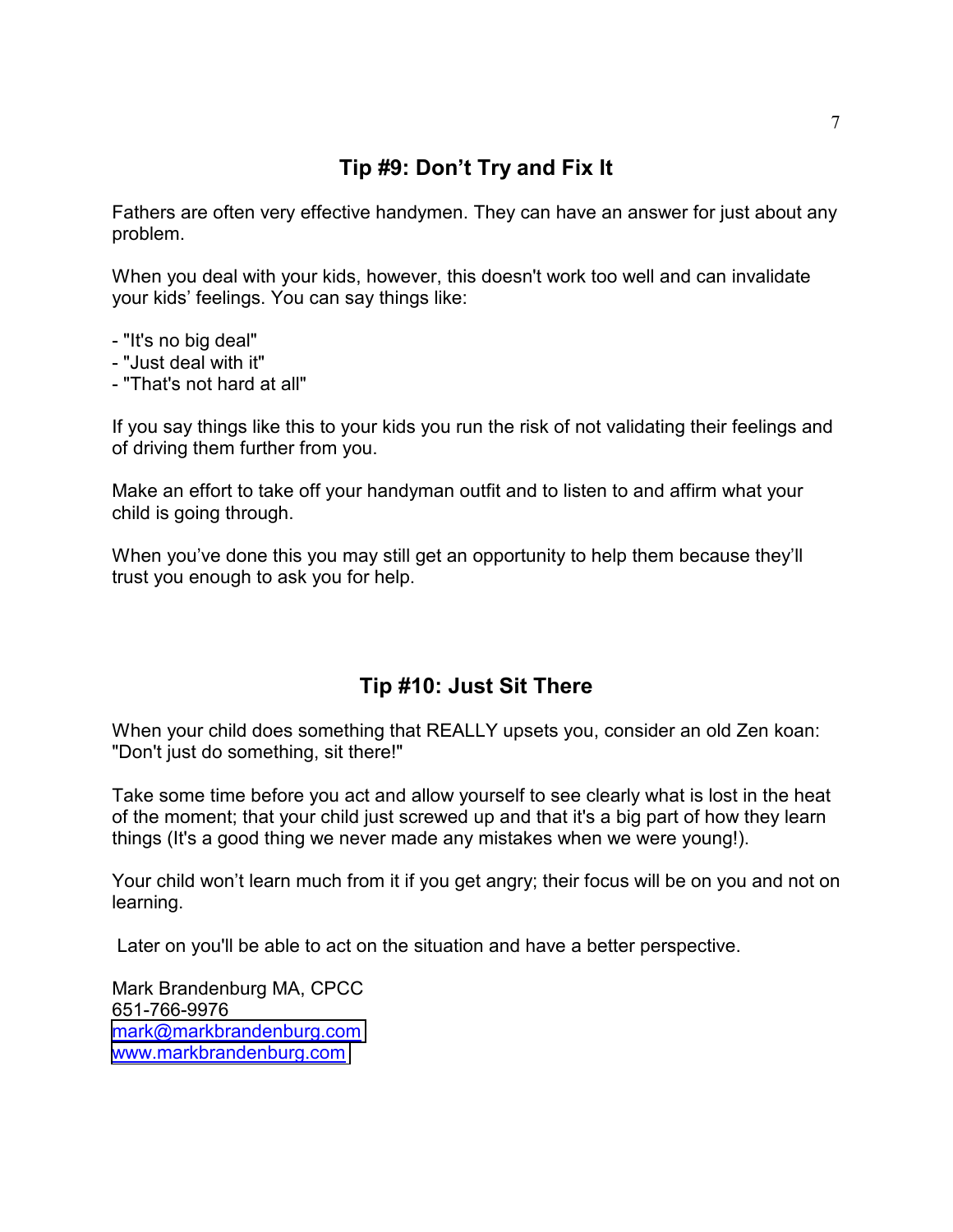#### **Tip #11: See Opportunities in Everything**

We all have kids that challenge us more than others.

There always seems to be one child that "pushes our buttons."

You have choices about how to view this situation. You can just see this child as a pain in the butt or you can view this as the "big opportunity."

The child that is difficult for you can also serve as your greatest teacher. He or she can open you up for change like nobody else.

The universe is created perfectly that way. Are you up for the challenge?

What can you learn about yourself?

#### **Tip #12: Shift From Work to Home**

When many of you go home after work you may find yourself unprepared for the world you're walking into when you arrive at home.

The world you're entering often isn't about "bottom lines" or a narrow focus on problem solving like it may be at work. Preparing for life at home means being willing to look at things through a wide- angle lens and to look at what your family needs at any moment.

This shift is a difficult one for many dads. It's also possible that with some preparation fathers can come home "really" ready for life at home.

If you're stressed from work, try a breathing technique when you're driving home; with each breathe you become more relaxed and more ready to open up your heart to your family.

Don't be "in your head" when you arrive at home! Come home with an open heart. That way everyone in your family gets to experience the "real" you!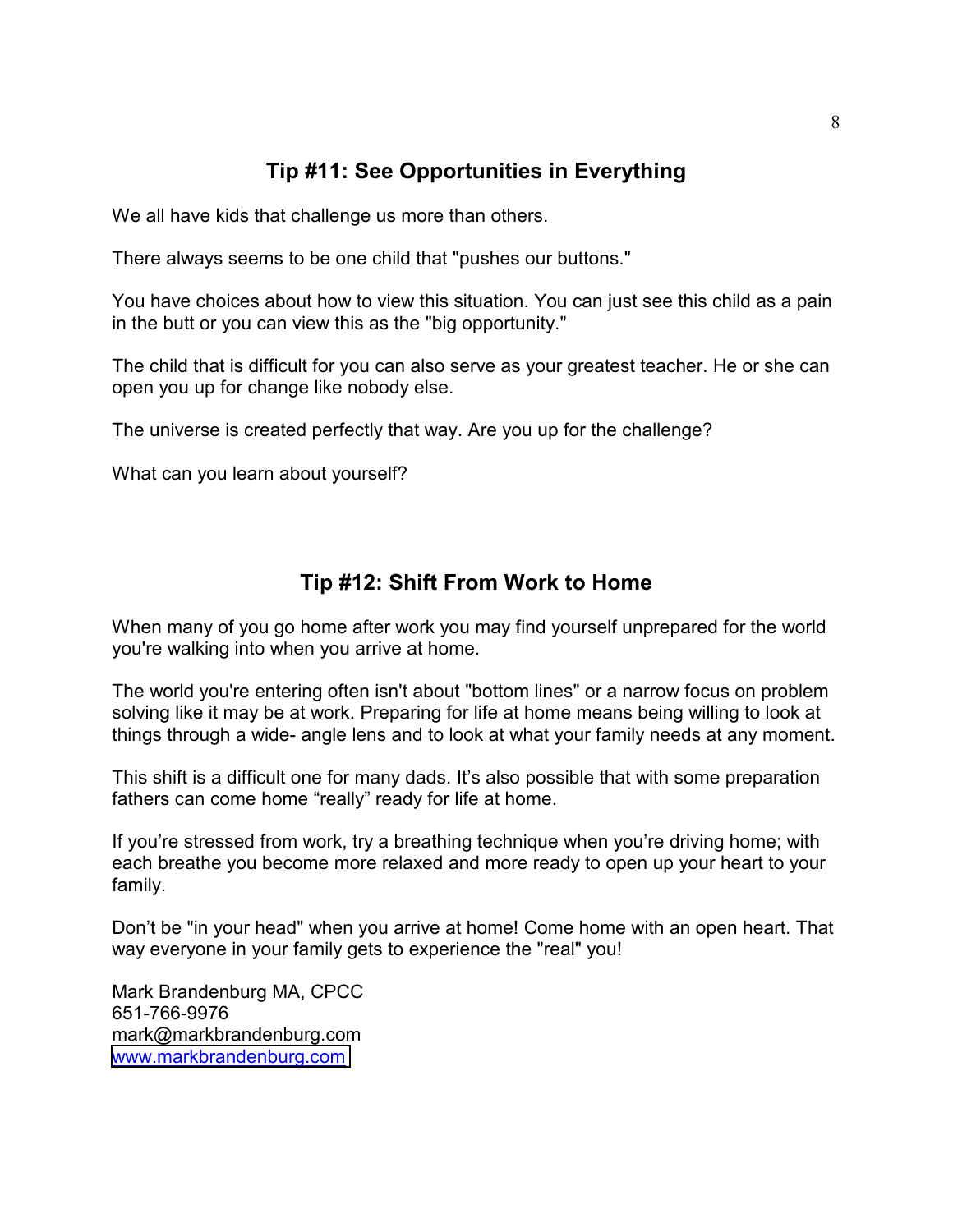#### **Tip #13: Encourage Your Kids**

Do you have a child that is misbehaving?

This isn't a child that wants to misbehave, it's a child that is discouraged.

Give him or her encouragement and allow them a chance to contribute in meaningful ways to the family.

Do you want more misbehavior?

Then punish him or her and see what you get.

#### **Tip #14: Stay Close Through the Tough Times**

If you let modern culture strongly influence your sons and daughters, you would likely end up with distinctive problems for each.

Boys learn to be "tough" and to completely disregard their nurturing side. They learn to lose touch with their feelings and to be strong at all costs.

Girls learn that they are valued for the way they look and that what is important is to be popular, thin, and to wear the current styles. It is quite common for girls to be doing fine until around age twelve. At that time there often is a drop in self-esteem if they don't feel they're as good-looking or popular as they should be.

Be aware of these "traps" for both boys and girls. They are out there in a big way and have affected millions of kids.

Nothing, however, will be as effective a deterrent as a close relationship with parents and the ability to talk in a frank way.

This is even true with teenagers. They need it just as much, it's just hard to tell!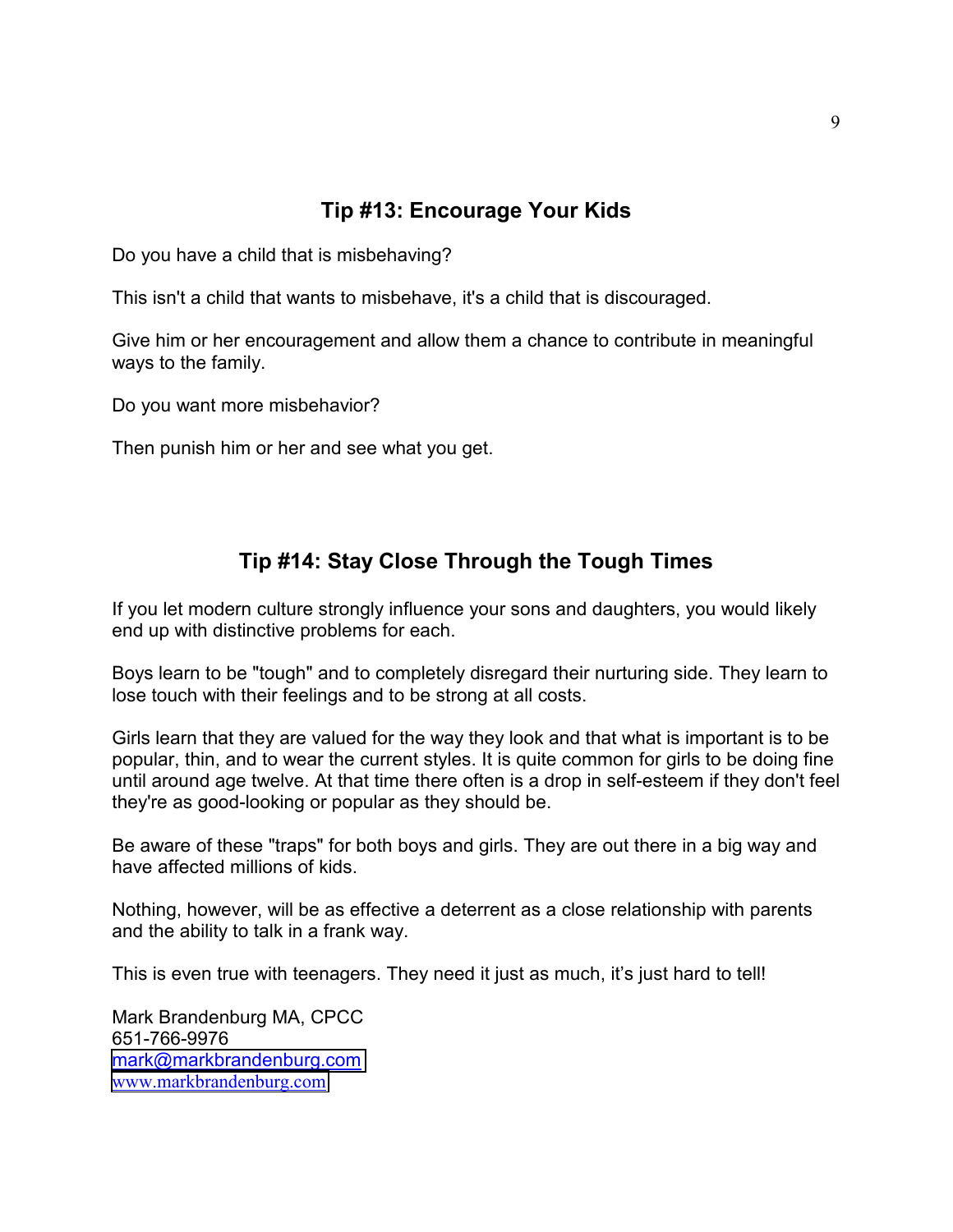#### **Tip #15: Go Easy With Your Strong-Willed Child**

So you have a strong-willed child?

Be thankful that you do.

While it's easy to focus on all of the problems a strong-willed child brings your way, it's a blessing as well.

Some day your child will need that strong will to say no to people or influences that could harm him/her.

In the meantime become a very good negotiator who knows how to pick the important battles and leave the rest alone.

And thank your child for helping you to be a more patient person.

#### **Tip #16: Use Forgiveness**

Are you having trouble in your relationship with a family member?

You do have choices.

You could either continue to harbor ill feeling towards that person and to blame them or.... Do the only thing that has ever worked, which is to forgive them.

Ask yourself how your own ego is contributing to the problem (it is!) and ask yourself how you have made things more difficult for this person.

When you forgive them from your heart you've taken the first step towards improving the relationship.

If you can't see yourself forgiving that person because it's all their fault, it may be time to consider getting some help.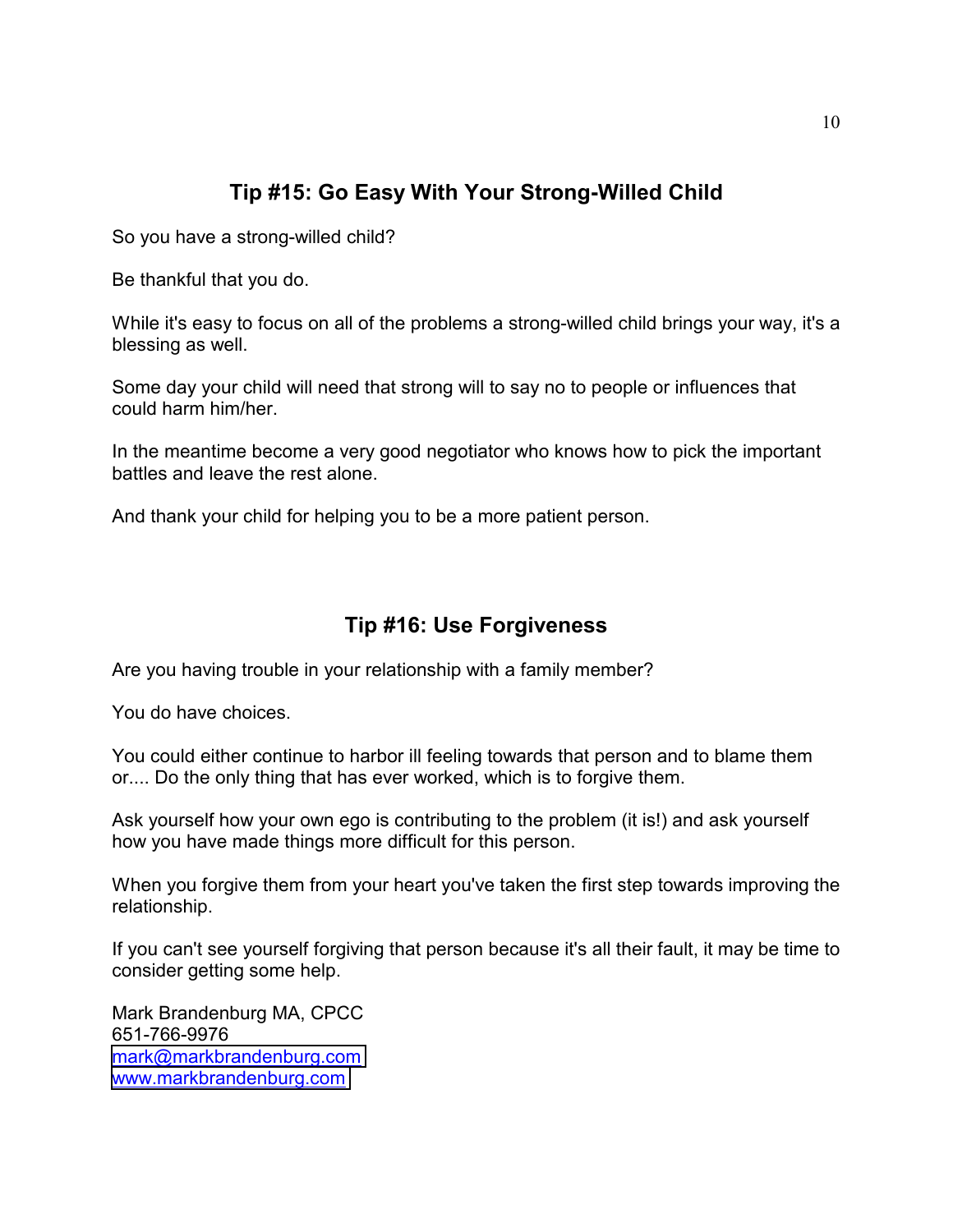As you navigate the ups and downs of parenting, try seeing your life backwards; you're ninety years old on your death bed and looking back at your life as a father.

Any regrets?

Didn't spend enough time with your kids? Didn't learn to control your anger?

You are living in choice right now. Exercise that choice and define the kind of father you want to be.

Now walk the talk.

#### **Tip #18: Train Your Kids**

Do you sometimes have trouble with your kids misbehaving? Train them! Many parents don't train their kids and then wonder why they are misbehaving.

Whether it's going into a store or restaurant or driving while they're fighting, you can role-play the proper behavior with your kids so that they know what is expected of them.

It's always very useful to let them know what you will do if they misbehave. You won't drive the car while they're fighting, for instance.

Make the behavior you expect of them very clear to your kids and keep your standards high.

Then make sure you follow through--you'll see improvement soon.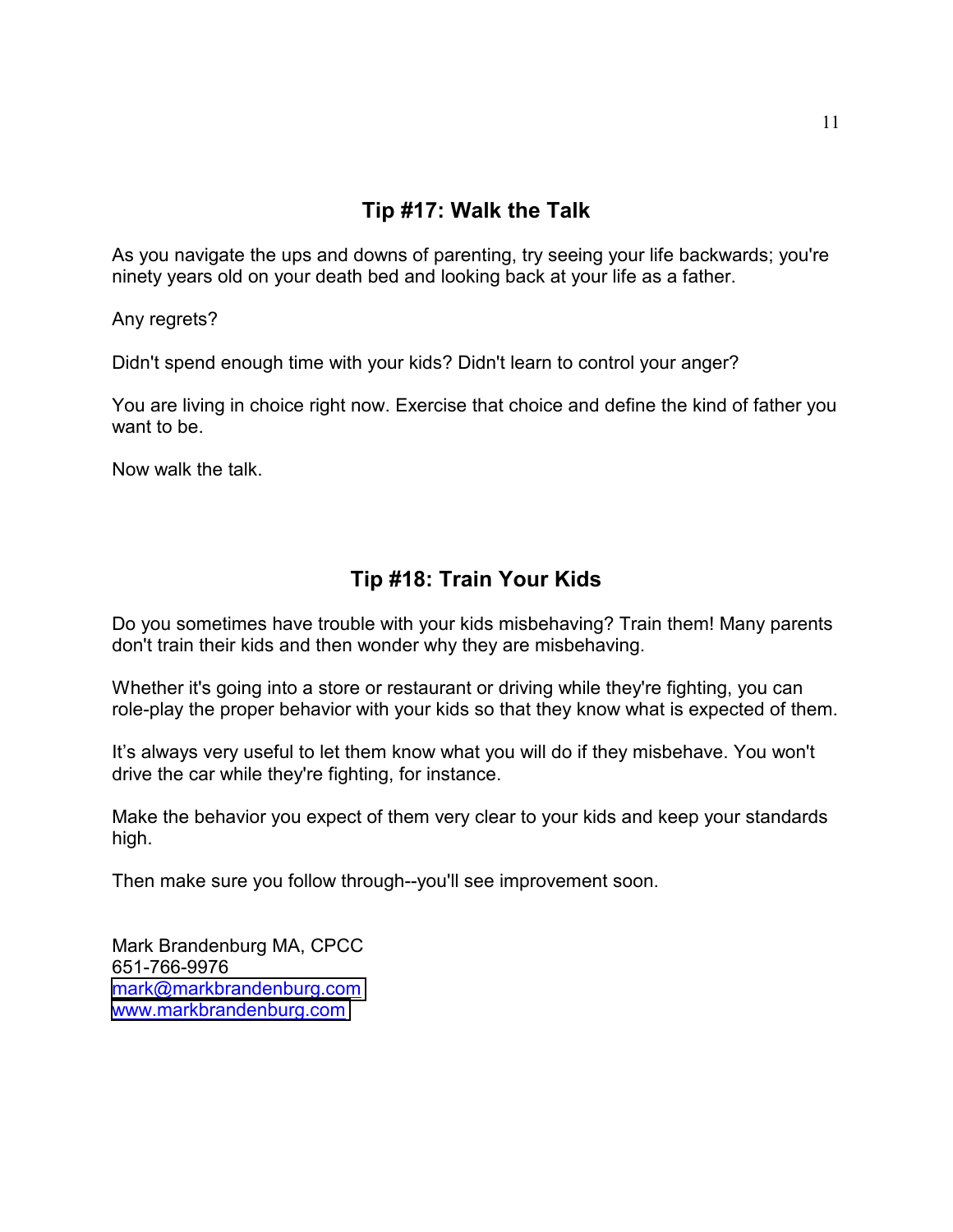#### **Tip #19: Who Owns the Problem?**

In dealing with problems with your kids, it is important to know who "owns" a particular problem.

If your child is engaged in unsafe activities like drinking alcohol and driving your car, this is clearly your problem as well as theirs.

If your teen-age child doesn't keep their room clean (according to your standards) and you are having a large power struggle about it, you may want to look at whose problem it is.

Is it worth damaging your relationship with your child over how clean their room is?

This is most likely your own ego getting in the way. It doesn't have to be your problem. It's a preference to have his/her room clean, it's not a need or a "have-to."

Pick your battles with your kids and don't let your ego allow you to own problems you don't have to own.

#### **Tip #20: See Through Your Kids Eyes**

It's so easy to see your kids from your perspective.

When there are problems with your kids, spend some time thinking from their perspective. For instance, can you imagine what it's like to be told what to do all day?

Perhaps that's why your kids are having a hard time listening. Maybe more open-ended questions are in order instead of telling them what to do.

The world of your kids is every bit as important to them as yours is to you.

Effective fathers can see the world through their kids' eyes as well as their own.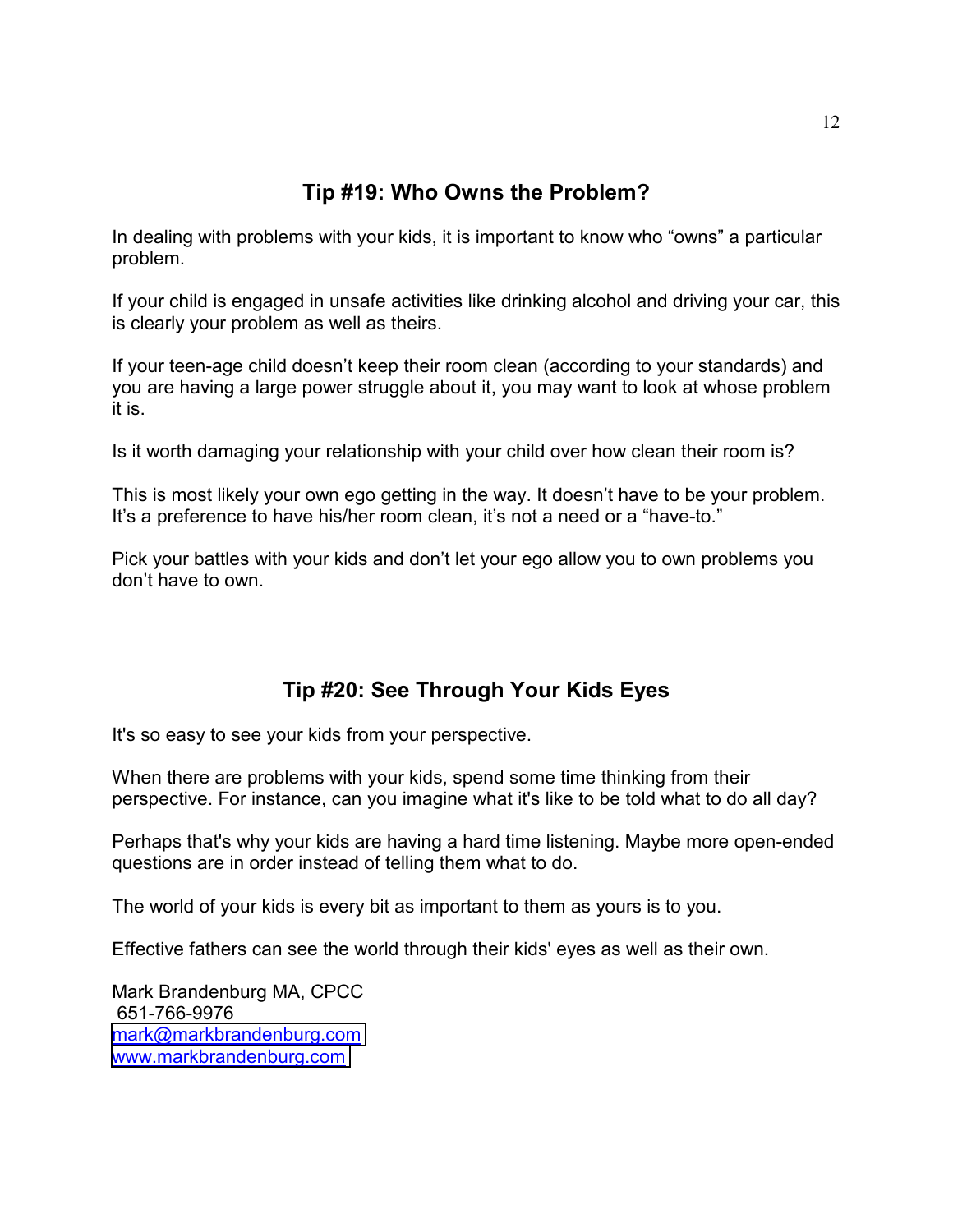#### **Tip #21: Don't Need to be Right**

There is a great debate being raged in households across the country between husbands and wives and between parents and kids.

It involves who is right. We invest a lot in being right; it's incredibly important to us.

If in our relationships we invested a lot in being kind rather than being right, we'd be a lot better off.

How about you?

#### **Tip #22: Monitor TV Watching**

Studies show that the average 12 year-old child in this country has watched 14,000 murders on TV.

Does this have an impact?

While it's hard to prove, it's hard to believe that this doesn't have an adverse impact on children. What is known is that the producers of shows have little interest in your children beyond their own ratings and that the threshold for violence has raised considerably in the past ten years. What can you do?

- 1. Watch for your own level of TV watching--you are still the "main model" for your kids.
- 2. When possible, watch shows with them and ask them questions about what you have seen together.
- 3. Make hard and fast rules about watching TV (No TV during the school week, etc.). Then hold to them!
- 4. Make your house a place where your kids can create a number of other fun activities that have nothing to do with TV.

Don't buy into the idea that excessive TV watching is O.K. for kids; You owe it to them to give them your best.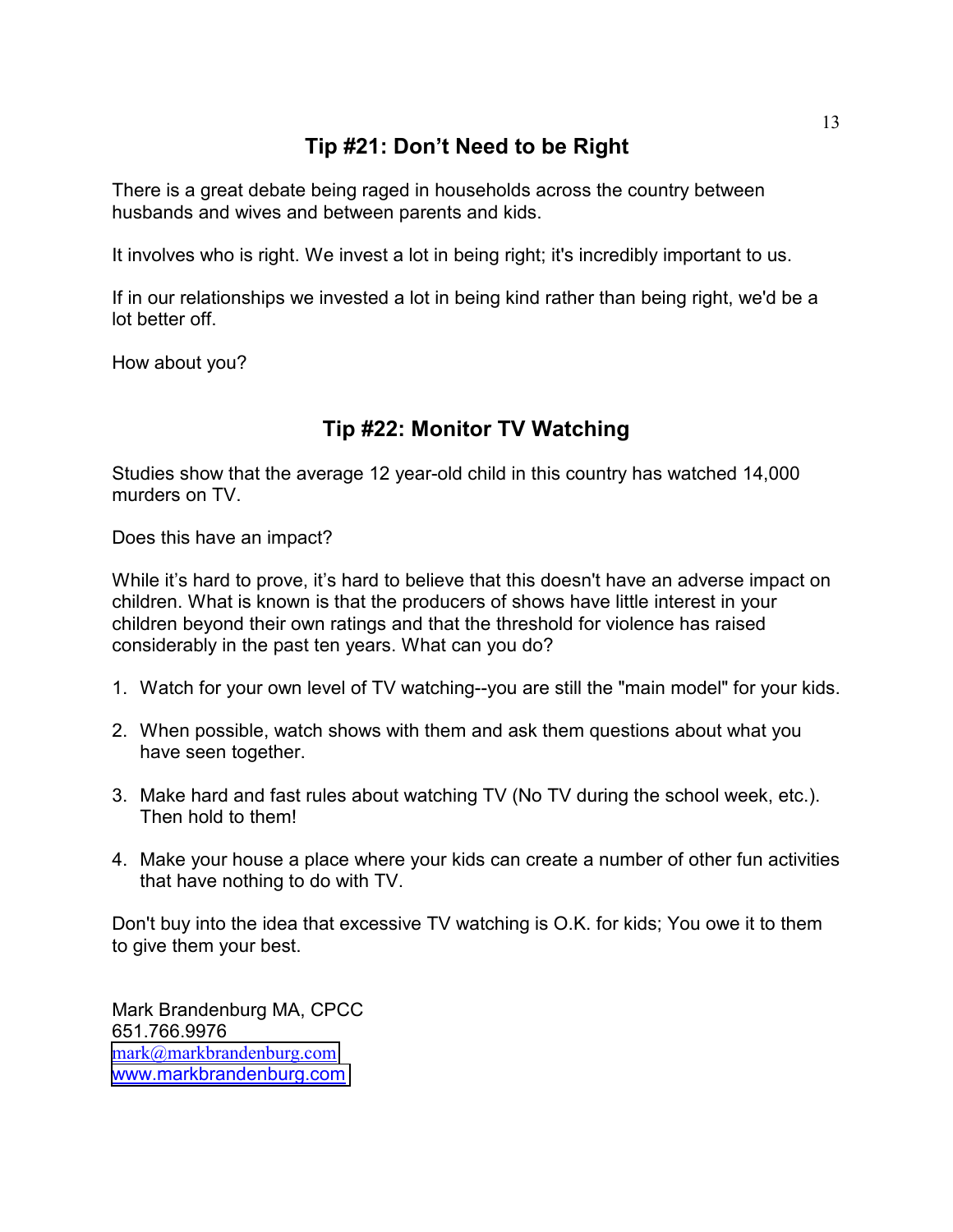#### **Tip #23: Use Curious Questions**

When you want your kids to do something or to get into action, how do you do it? Do you just ask them to or tell them?

There is a growing consensus that telling people what to do is not only an exercise in power and control but that it is ineffective as well. (We also realize as parents that sometimes it is unavoidable).

What if you could ask curious questions in order to get your kids into action? "What will it take to finish your homework this week? " isn't a perfect way to get your child to do their homework, but it probably beats "you better get on your homework this week."

There are plenty of opportunities for you to use curious questions that are more effective and respectful to your children. See if you can start thinking of some.

#### **Tip #24: Treat Mistakes in a Learning Way**

How are mistakes viewed in your family?

One thing to be sure: if your kids' mistakes are seen as screw-ups that attract criticism and blame, you're going to have kids that are defensive and easily shamed.

To help create kids who learn from their errors and who aren't as self-critical, see their errors as what they are; simply the way that kids learn about the world.

Discipline yourself as a father to react to their errors in a way that shows love, patience, and understanding.

Show them that you love them even when they're not at their best. Then you'll get their best!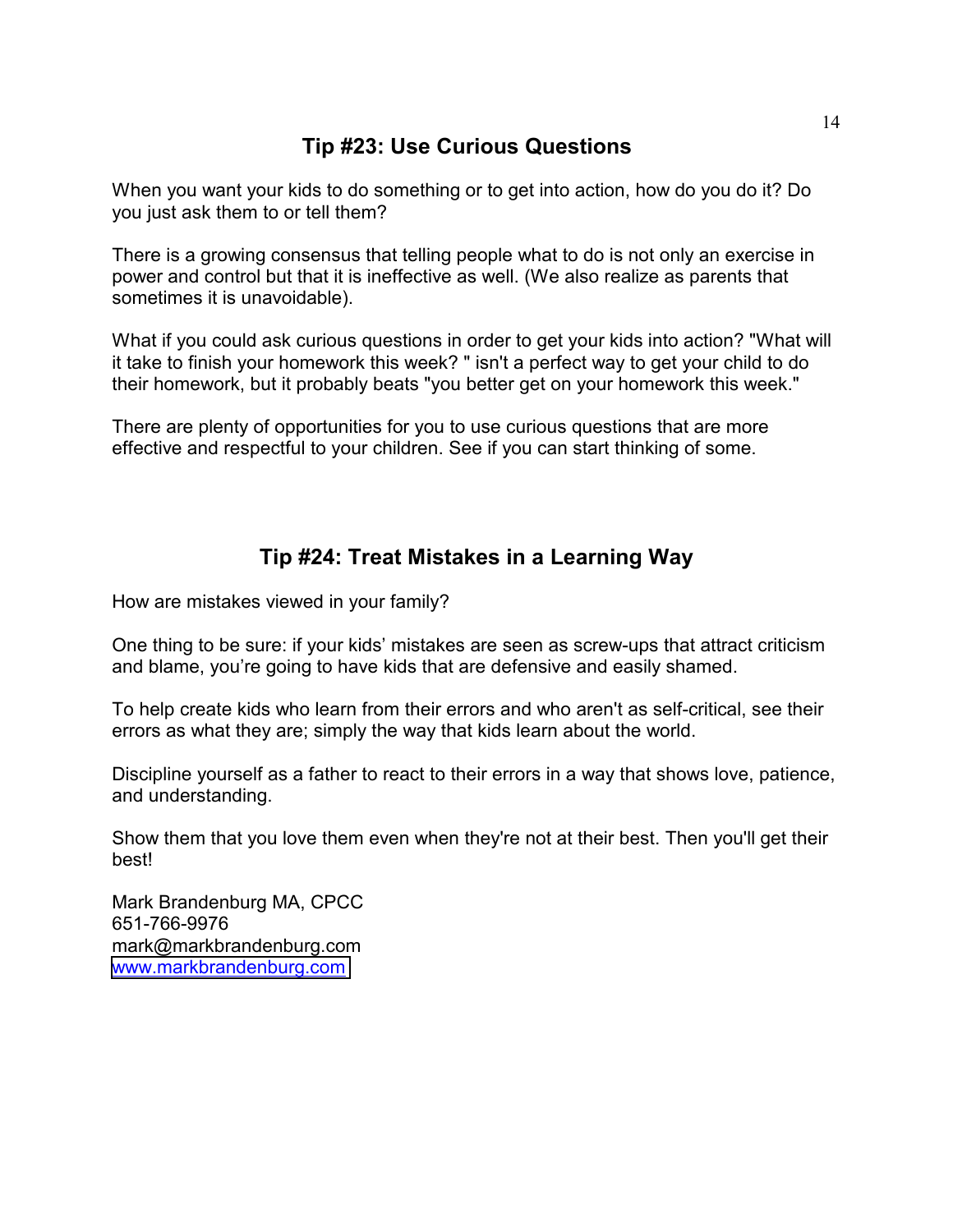#### **Tip #25: Get Outside Opinions**

Have you ever been "stuck" in a relationship with one of your kids and finding it hard to get out?

Do you notice yourself blaming it on your child and that it doesn't get any better?

The first step out of this trap is to get an outside opinion on what is happening. When you're "too close" to a relationship you're rarely able to see the solution in front of you. It might be your wife or another person who knows you, but ask their opinion on what's really happening.

Then be willing to take responsibility. Remember the rule: if you want someone else to change, you first must change yourself!

#### **Tip #26: Really Know Your Child**

Just how aware of your child's world are you? Do you know their best friend? What their greatest fear is? Their favorite color? Their greatest accomplishment so far? What sort of learning style they have?

We live in an unbelievable time of information at our fingertips. The truth is, it's easy for dads to know a lot about their jobs and the world "out there" and not as much about their own children.

Get to know the most intimate details about their life. Keep asking questions with an authentic curiosity.

Try not to ask yes and no questions or questions that begin with why, because they tend not to give much of an opportunity for a response. Your child will be able to tell when you are genuinely interested in their lives and they'll respond to it.

They're worth it, aren't they?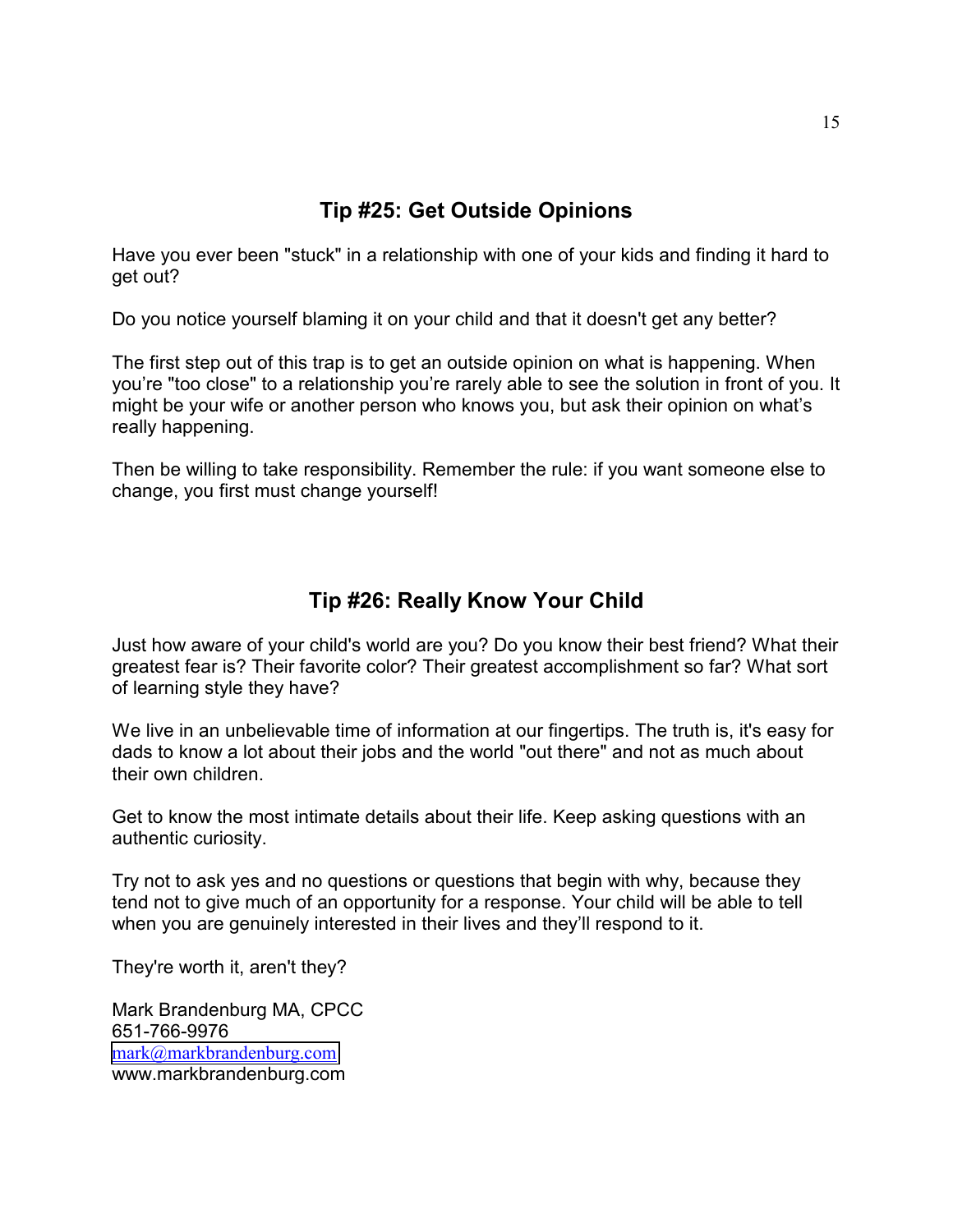#### **Tip #27: Help Your Kids Reduce Fighting**

Do your kids fight more than you like? One of the best ways to reduce fighting between your kids is to have faith that they'll be able to work it out if you allow them to.

If you keep intervening in their fights they'll never learn to figure it out on their own, and you'll never learn to deal with a bit of conflict.

If one of them has a knife or a hammer in hand, intervention is preferred. If they don't, let them go and watch the number of conflicts decrease over time.

#### **Tip #28: "Really"Listen to Your Kids**

The truth is that we have filters when we listen to our kids that sometimes distort the intended message.

While they're talking to us we form judgements and opinions about what we're hearing that cloud the "pure" meaning of the message. What a gift it is to truly listen to your child without distorting the information!

Challenge of the week: When you listen to your child this week, listen completely and reflect back to them what you heard. Saying, "So it sounds like you were pretty frustrated when you lost that game," will let them know that you were really listening.

You may find that they open up to you much more and that you get a lot more information than you previously did. It's a law of the universe: If you want others to listen to you, listen to them first.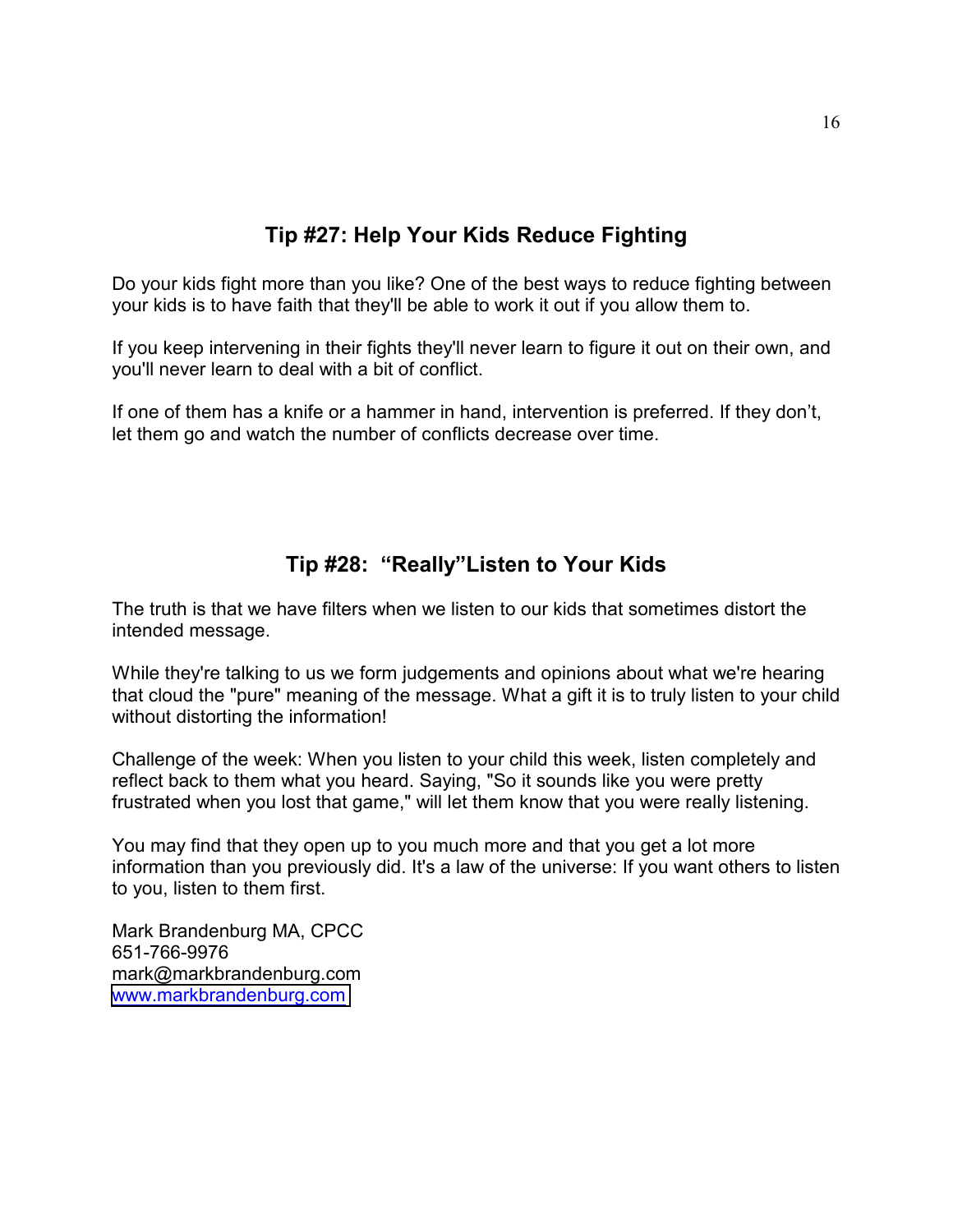#### **Tip #29: Do Special Things for Your Kids**

The busier we get, the easier it is to forget about doing the "special" things for our kids that are so important.

Every now and then your kids deserve something that shows you're thinking about them and that they really are incredibly important to you. Whether it's a note you write to them or a surprise visit to their school, or a "secret" card trick that only you two know about, make it a habit to provide them with a dose of "special" things that show that you care.

Commitment can be a difficult thing to measure, but doing these kinds of things on a consistent basis is a pretty good sign that you're committed and know the importance of your family.

What will you do in the coming weeks?

#### **Tip # 30: Take an Occasional Time Out**

Have you lost it with your kids at times and screamed or mistreated them?

What about trying a time out?

Announcing to your kids that you're taking a time out is a great way to show them that it's OK to take some time to get under control again.

It also shows them that you are acknowledging your part in the problem and that it's not only "them".

Too proud to do it?

Your kids will probably then be blessed with the same stubborn pride that you have.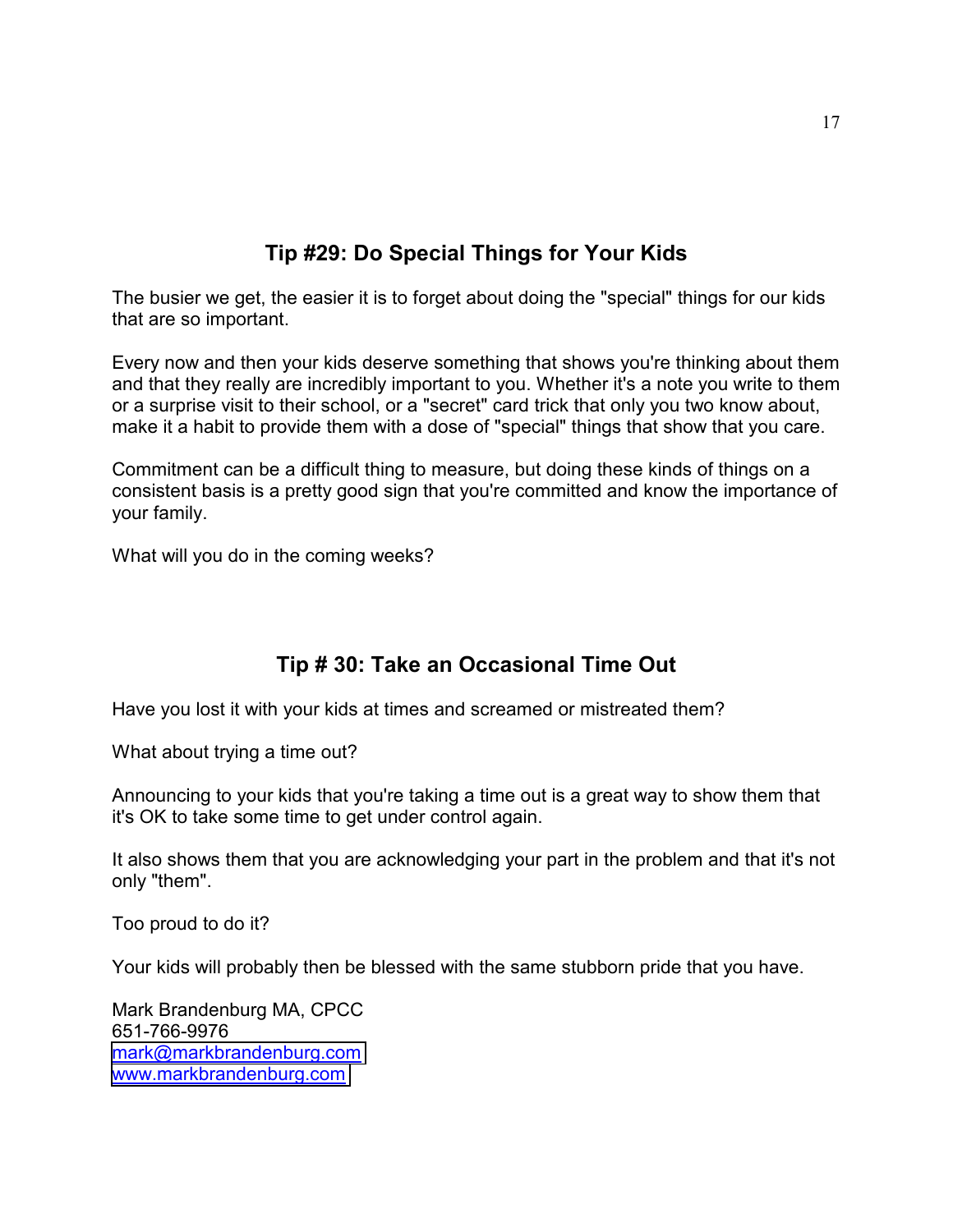#### **Tip #31: Increase Your Positive Interaction Ratio**

Are you having trouble with your kids' behavior or in disciplining your kids?

What is your positive to negative "interaction" ratio with them? In other words, how often do you praise, encourage, or hug them as opposed to telling them to stop doing something, raising your voice at them, etc.

Are you close to five positive interactions for every negative interaction? If not, realize that you have a great deal to do with your child's behavior and start increasing the positive ratio in your interactions.

When you change your behavior your children will do it as well.

#### **Tip #32: Don't Fight Whining**

Dads often have a tough time with hearing their kids whining and complaining. It's easy for us to tell them to toughen up and to just stop it.

The irony of this is that it just creates more of the very behavior that we don't like.

The reason is that when we do this our kids don't feel heard; this creates an even stronger desire in them to be heard.

The next time you hear your kids complaining try something new. Say to them warmly, "Boy, that sounds hard."

You might even get more complaining at first, but in the long run you'll get kids who feel heard and who won't need to complain as much.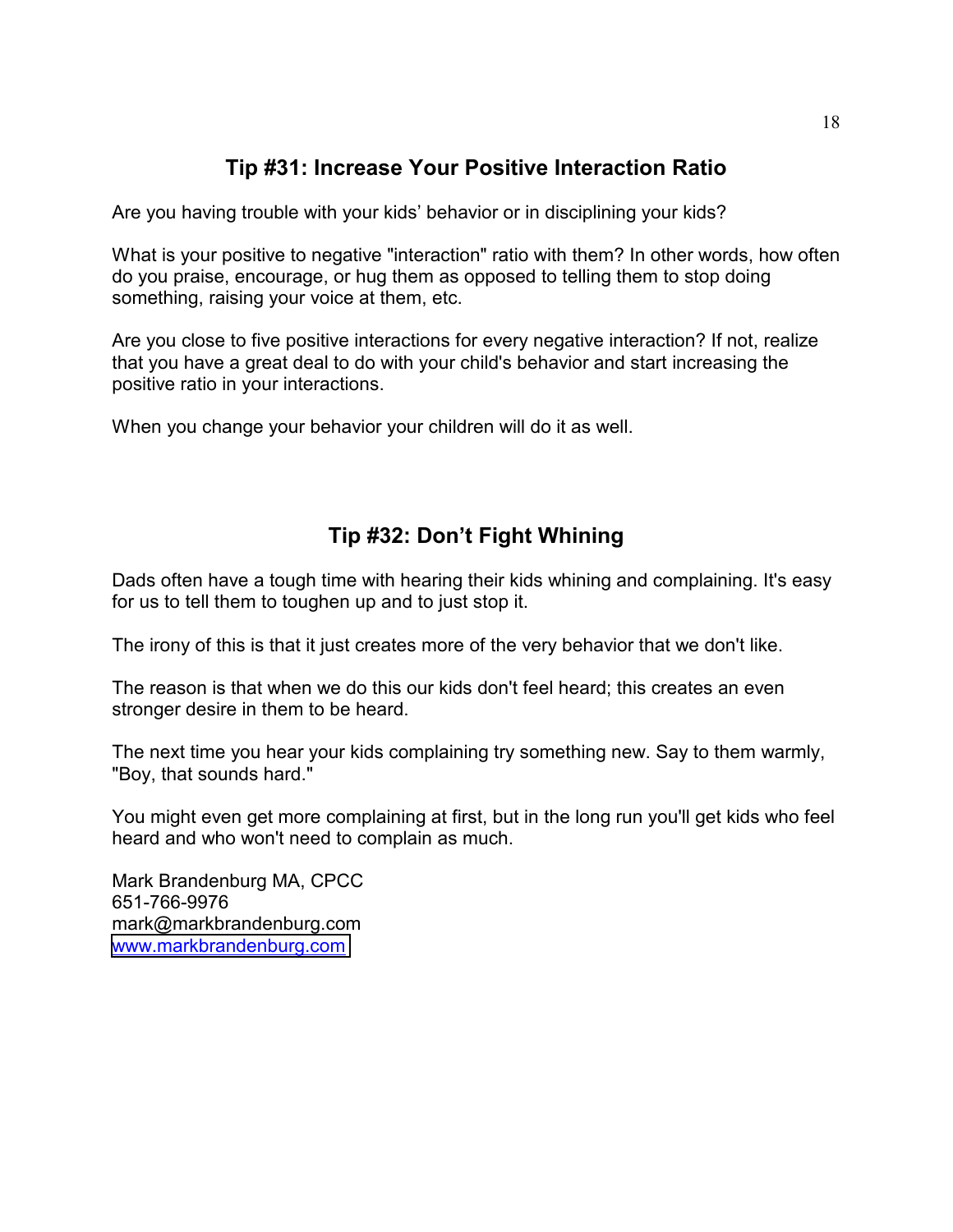#### **Tip #33: Use Natural Consequences**

Want to have kids that do what you'd like them to do? It's an investment and it takes some practice. Positive discipline and natural consequences seem to work pretty well; punishment seems to backfire with today's kids.

When your kids misbehave, first remember it's completely normal and natural for them to test you. Accept the notion that punishment doesn't work well in the long run. (With my kids it turns into revenge!)

Instead, try natural consequences: If your kids don't pick up their room in a timely fashion at night, then there isn't time for their story that's read to them before bed. If your teenager doesn't get the car home on time, then they don't drive for a while.

The point is to connect the misbehavior with the consequence, the closer the better. If your son keeps forgetting his glove to go to baseball practice but you keep retrieving it for him, he'll keep forgetting it.

If as a natural consequence you let him deal with it on his own, he'll probably learn pretty fast to remember it. You'll create kids who learn from their own misbehavior and who take more responsibility for themselves. Isn't that what we really want for them?

#### **Tip #34: Tell Your Kids Your Stories**

One of the best things you can do for your kids is to "connect" them to the past and show them the connections and the community that they are associated with.

Do you tell your kids stories from when you were young? They love to hear them and it is a great way to show them how we are all connected.

Stories about your parents or grandparents are especially fun for them to hear.

Keep a busload of stories handy for them, they'll feel more connected and they'll develop a sense of the "community" that they're from.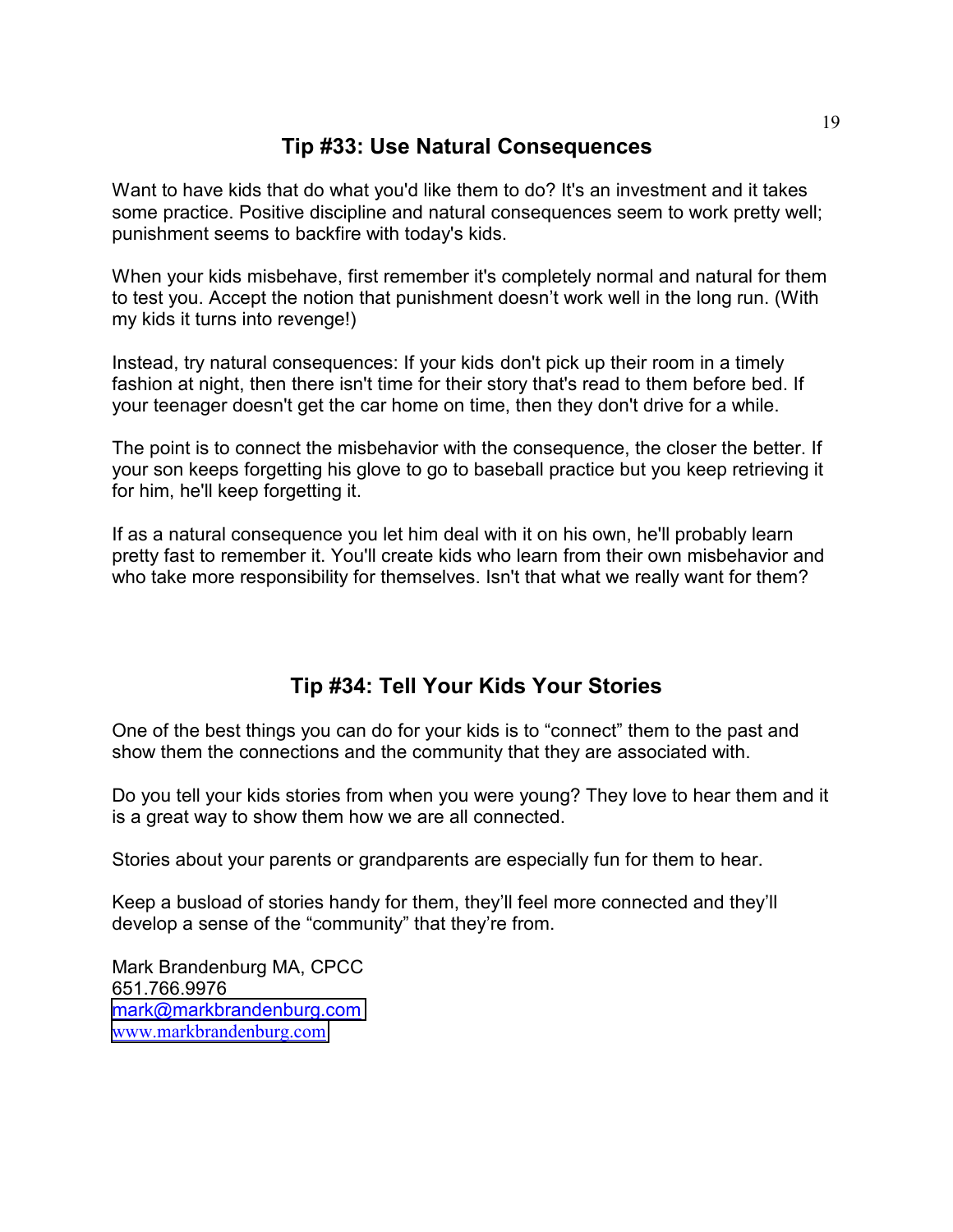#### **Tip #35: Help Your Kids to Manage Anger**

Anger is something that your kids will be very familiar with. They have seen it from you and they have experienced it themselves.

How can you help your kids to control their anger better?

One way is to help train them to notice the warning signs of anger coming on. Clenched fists, quicker heart and breathing rate, and racing thoughts can all be signs.

You can then teach them some calming skills to use when they feel the warning signs: Deep breathing, counting to 10, etc.

This is best done when your kids are in a calm and happy state and not in the middle of a tantrum.

It also works better if you have shown them that you use these skills yourself!

#### **Tip #36: Let your Kids Delay Gratification**

It's O.K. for your kids to want more than you can give them, right?

When they can't get what they want they'll be unhappy. Then what do you do? One thing not to do:

Don't always try to cheer up your child or to fix their problem. To learn to delay gratification is one of the keys to happiness in life.

This skill is developed every time your child gets upset when they can't have something. Allow them to experience the feeling and then to let it go.

You can acknowledge that it must be hard not to get what they want but then leave it alone as they recover from it. You'll end up with happier kids who have "practiced" the skill of delayed gratification.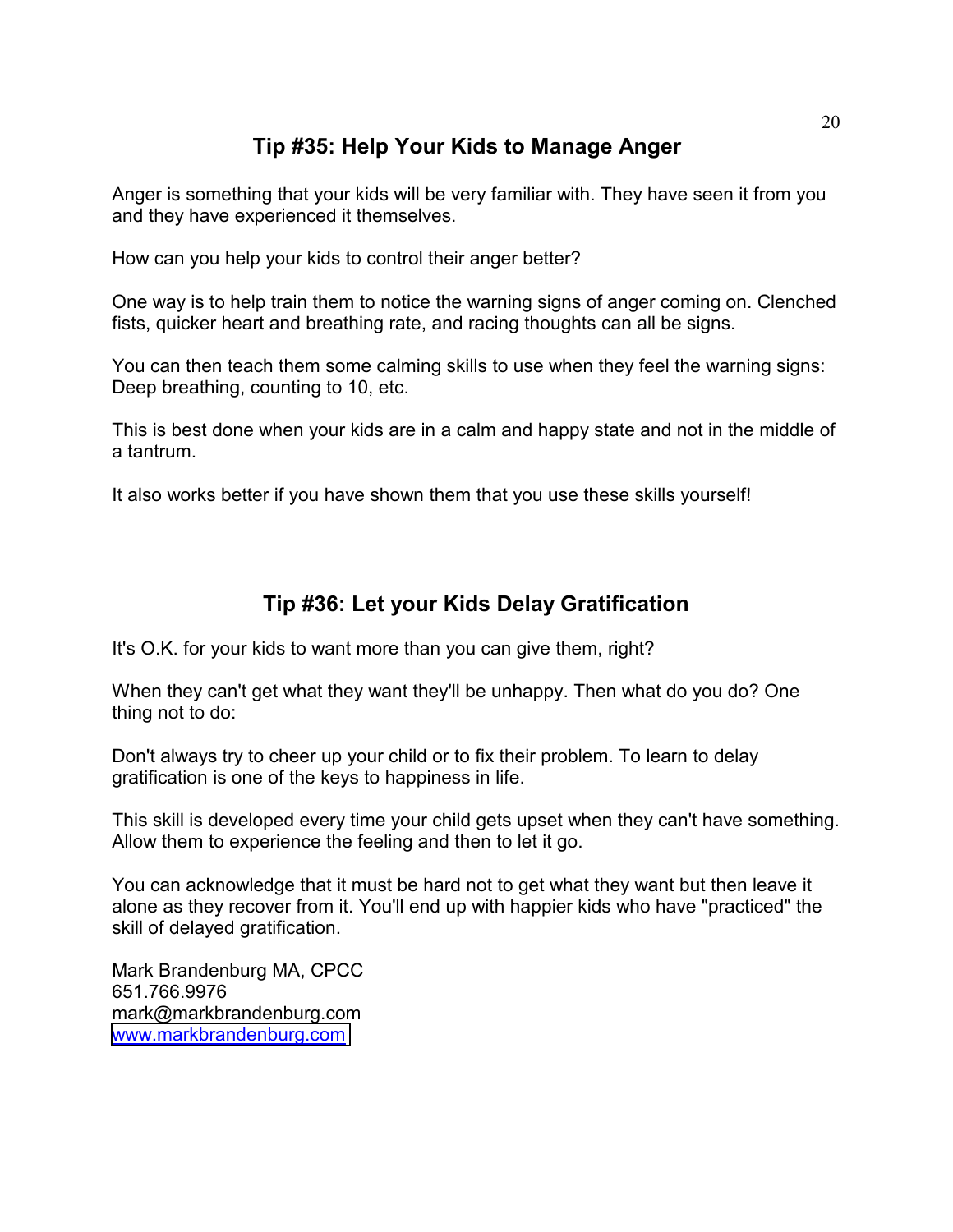#### **Tip #37: Foster the Emotional Intelligence of Your Kids**

How's your emotional intelligence?

Do you share your emotions with your kids?

Many dads don't because they didn't learn it from their dads and don't have the skills.

Guess what? They can be learned!

Next time you're with your child/children, share how you were feeling at some time during your day. Show them it's O.K. to express your emotions and to feel them.

If you want to be close to your kids, you have to lead the way and to show them that since you're now willing to share, you're now able to receive from them as well.

#### **Tip #38: Be a Great Servant**

Max De Pree once said, "The first responsibility of a leader is to define reality, the last is to say thank you. In between, the leader is a servant."

It seems that much of being an effective father is about being a servant.

So don't fight it.

Be a great servant.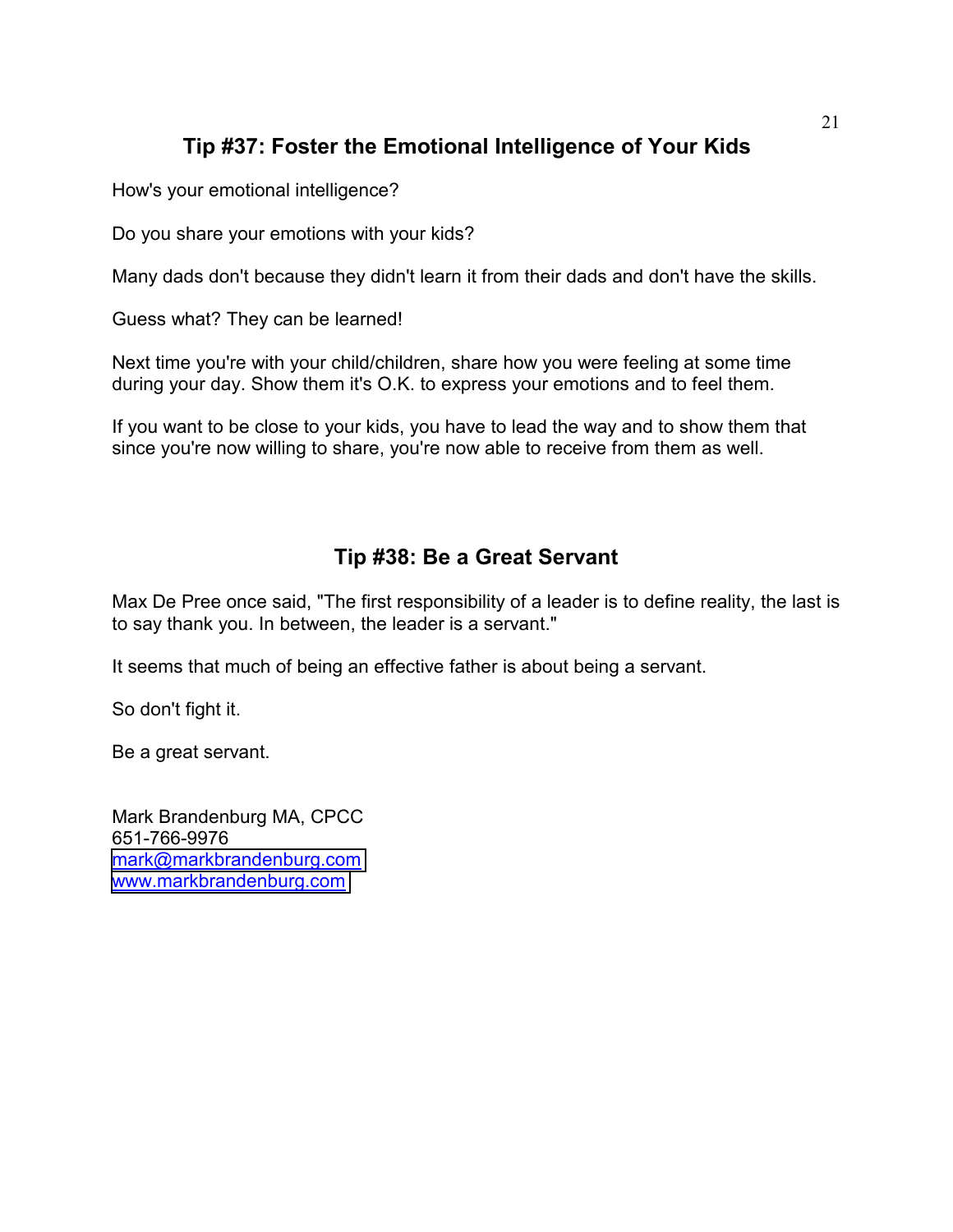#### **Tip #39: Be a "Negative--Free Zone"**

Teach your older children to say no to negativity.

What you think about and what you say will expand in your own consciousness. If you dwell on negativity you will help to create more of it in your life. Teach your children through your own actions the value in seeing the world as "half-full."

If you're blaming your kids and spending too much energy on what they did wrong, you're actually creating more negativity that will blossom in your family.

There's always a gentle way that you can respond to your kids' misbehavior, and by doing this you show them a healthy way to learn from their mistakes.

#### **Tip #40: Be Careful With Rewards**

Do rewards work for your kids? Sure they do, if you mean compliance for a short time.

Rewards can temporarily change behavior, but they won't change the kind of person your child is.

What happens when there are no more rewards?

Try not to bribe your kids with rewards; they need to develop a genuine interest in things that comes from inside of them.

Then they'll discover the best reward of all; they'll like what they do.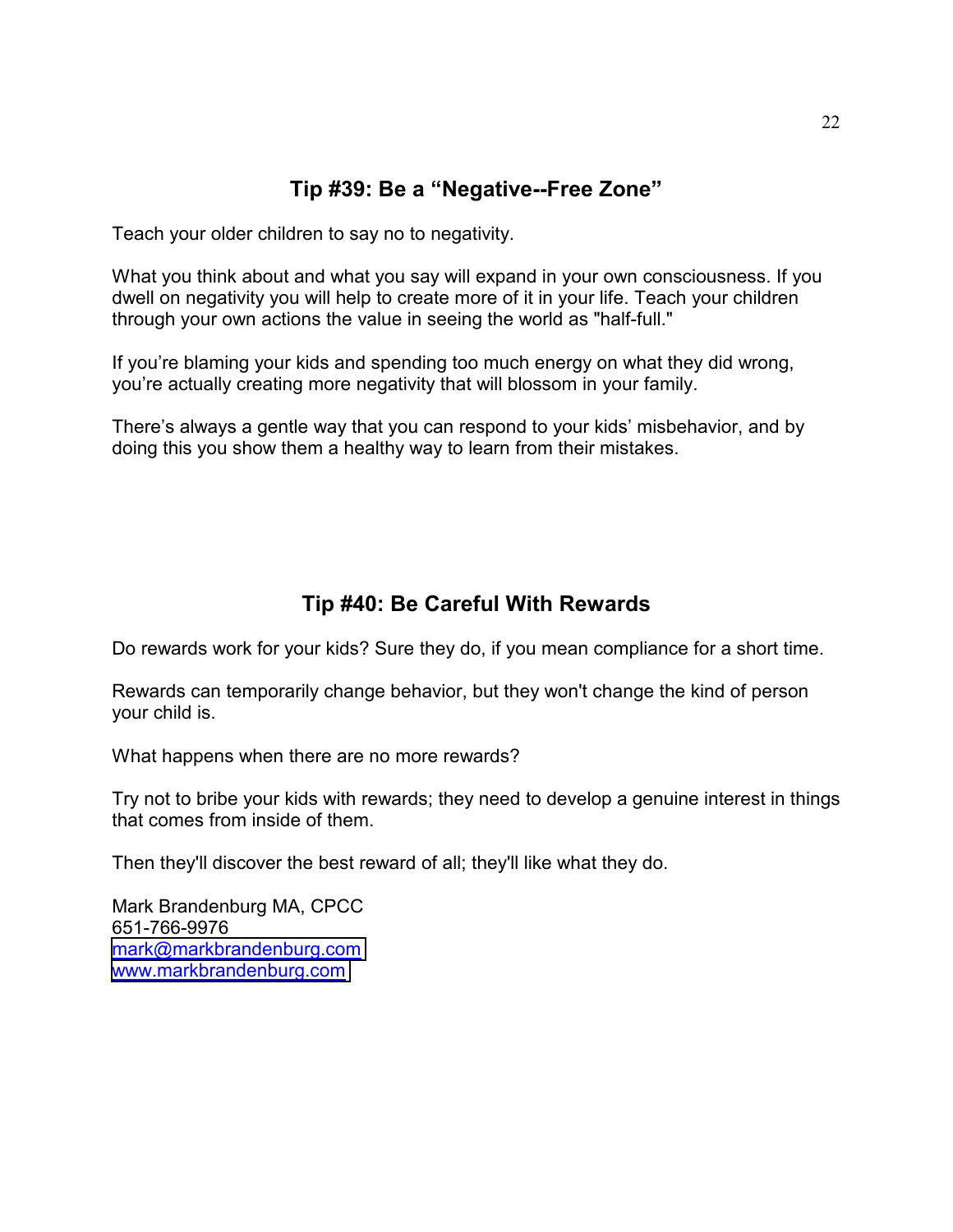#### **Tip #41: Take Time With Your Kids**

If you spend an average of one hour each week alone with one of your children, this time with them will amount to about 39 days by the time they're 18 years old.

This doesn't seem like a great deal of time, does it?

The next time you're worried about all of the things that you must get done on your to-do list, make sure you include some time for your kids.

After all, the errands that you have can probably wait for awhile.

Your relationship with your children can't wait.

#### **Tip #42: Don't Fix when Emotions are High**

The reality is that being in a family with kids is often stressful and can be pretty emotional.

When working with your kids' emotions, remember that feelings may keep rising in your child to a "point of no return." When they get to this point it's not effective to attempt to be logical and it may actually make things worse.

The best thing to do when your kids get very emotional is usually to listen and refrain from fixing. When your child has let their feelings run their course and they have returned to clear thinking you may then get back to responding to what they said.

If you can't refrain from responding to them you may want to leave the area until you both are ready to resume.

Remember: Once their feelings get to the "point of no return" it's best to practice your listening skills with your kids and leave your fix-it mentality at work.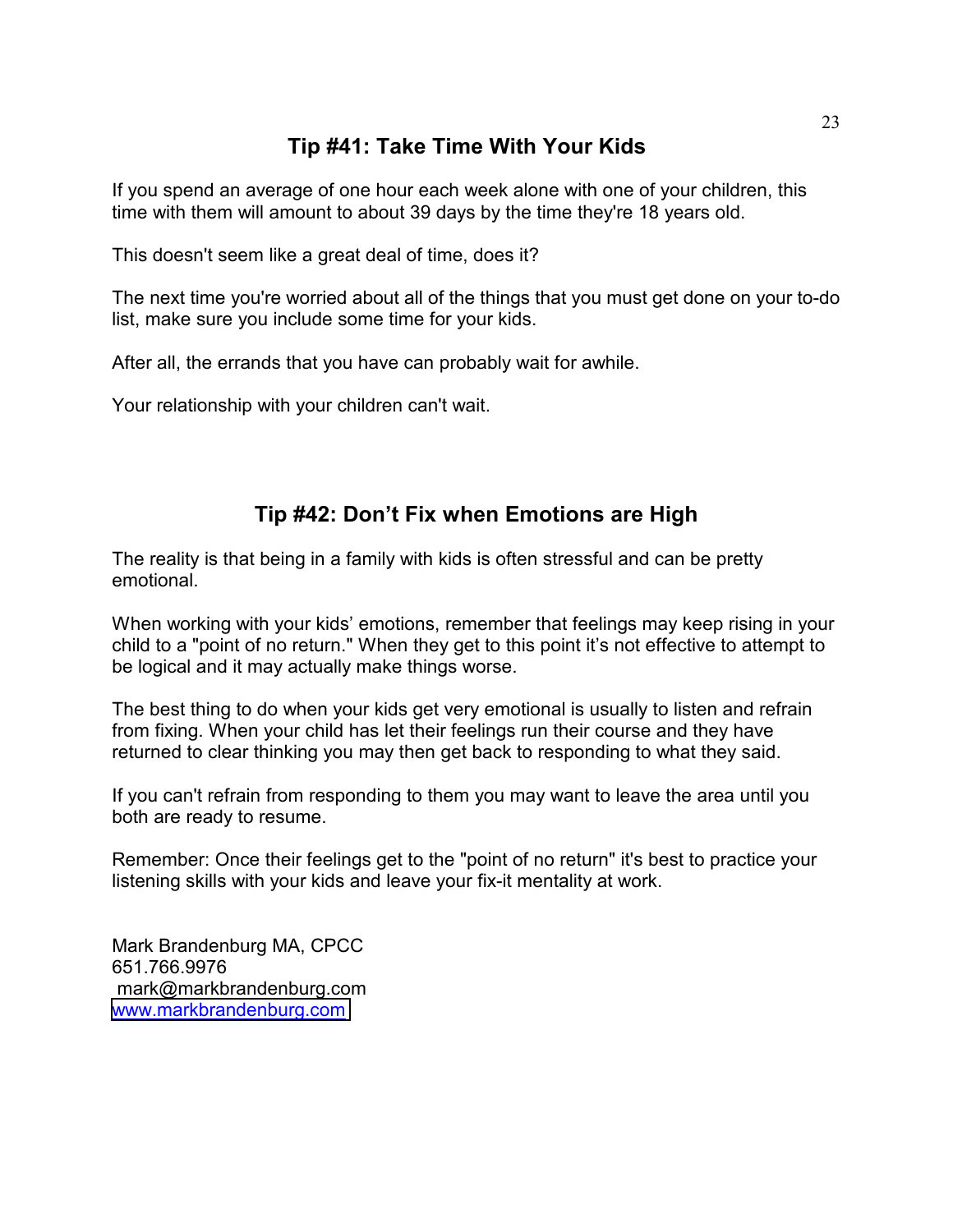#### **Tip #43: Say "No" Often**

Do you really want kids who are happy, healthy, and well-adjusted?

Then say "no" to them thousands of times! The only way kids get better at delaying gratification and learning this painful lesson of not getting what they want is for you to say no often. Not always, but often.

Kids who get a lot of "things" in their lives typically aren't the happiest kids on the block.

Allow your kids to earn most of the truly valuable things in their lives.

They'll feel a lot better about it years later; but first they'll have to complain to you about it.

#### **Tip #44: Encourage Your Kids Specifically**

We all like to encourage our kids.

The way we've done it in the past is to say "good job" or "beautiful" to them if they drew a picture or performed some task. The reality is that when they get into the real world they may compare their picture to another child's and see it's really not beautiful in comparison.

Instead you can comment on some of the specifics of the picture; "I noticed that you used orange to color the sun to make it look hot." These kinds of comments don't use judgement and can help to focus their attention on what it is that they enjoy about creating the picture.

An occasional comment of "good job" is fine, but the world is filled with enough judgement that your kids will have to deal with.

Help them to learn to enjoy the performance without worrying so much about how it compares to other kids.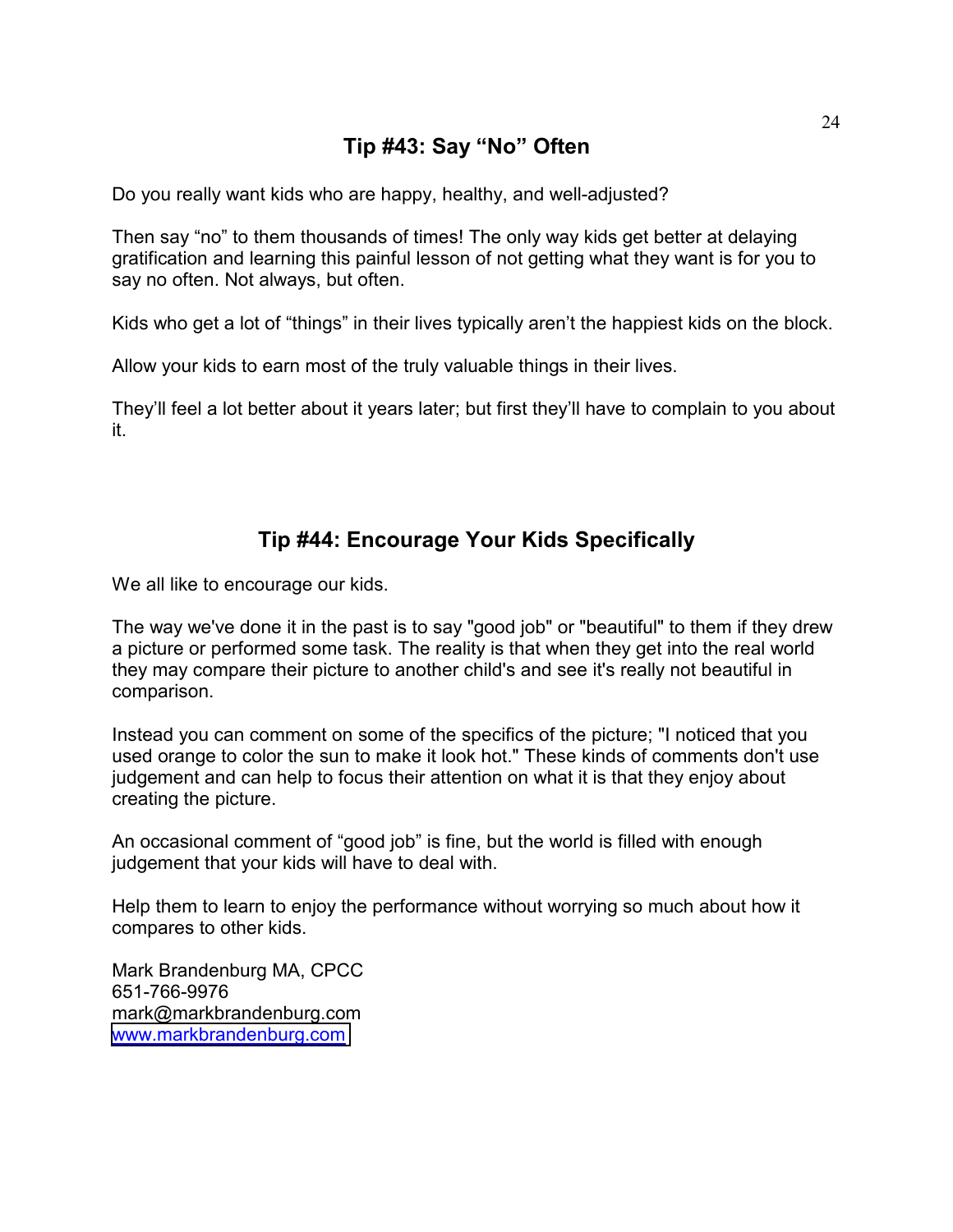#### **Tip #45: Deal With Your History**

Do you really want to improve as a father? Here's one way to do it.

Think of the one thing your child does that ticks you off more than any other. The thing that makes you boil over.

Then, take a good, hard look at yourself and ask what this anger is really about.

The chances are that what your disliking about your child's behavior is really something you don't like about yourself or about your history.

Fathers who have painful memories of fighting in their families of origin, for instance, may have great difficulty dealing with fighting from their kids because of how it brings these painful memories back for them.

When you know what your anger is "really" about it's easier to deal with it. Otherwise it's a knee-jerk response that can distance you from your children and keep you from improving as fathers.

#### **Tip #46: Find Ways to Encourage Your Kids**

So you have a child or children that are misbehaving?

There is one main reason that kids misbehave: they're discouraged by something. (It's not because they're rotten). Here are some things to look at to encourage your child:

- Work on your relationship with your child and make sure they are feeling good about it. If the relationship is damaged very little can be done.
- Make them feel important by giving them extra responsibility around the house
- Spend more special time with them alone in their world.
- Simply ask them what they would like to be doing more of or less of.
- Brainstorm ideas on how your child could feel like more a part of the family.

Or... you could punish them when they misbehave.... and wait a little longer until the next episode happens. Hint: DOESN"T WORK!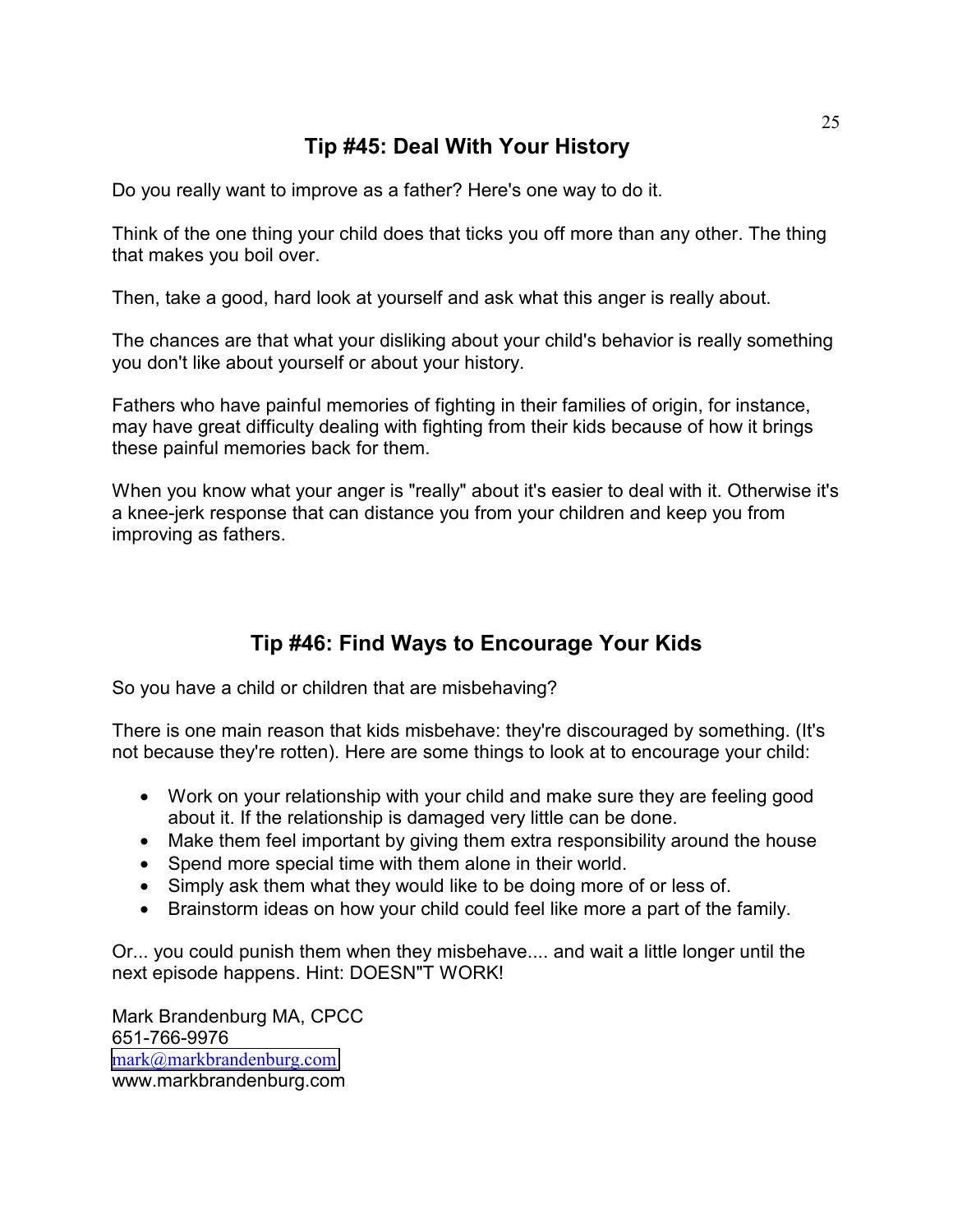#### **Tip #47: Find Ways For Your Kids to Listen**

Do your kids listen to you?

If not, it may be one of three things.

#1. Your relationship may be poor and they just don't want to listen to you any more. Solution: Apologize for your part in this and start forging a better relationship.

#2. You're not a very good listener yourself and they are just modeling what they see. Solution: Work on your own listening skills, reflect back what you hear from people, especially your own kids.

#3. Your kids have learned that they don't have to listen to you; you have to tell them eight times before something happens. Solution: Let your actions speak louder than words. If they don't listen when you tell them that they need to pick up toys, pick up their toys yourself and put them out of reach for awhile.

Kids have a way of listening better when you show them you mean business.

#### **Tip #48: Use Mistakes as Opportunities**

Someone decided a long time ago that to make their kids behave better that parents should first make them feel worse.

Parents often send kids to their room after yelling at them or whacking them and tell them to "think about what they did."

Although this may provide short-term results it ultimately will fail as a strategy.

Kids learn from their mistakes most effectively in an atmosphere of respect and caring.

Create a culture of "mistakes are opportunities for learning" at your household and toss the angry, disappointed, ego stuff away.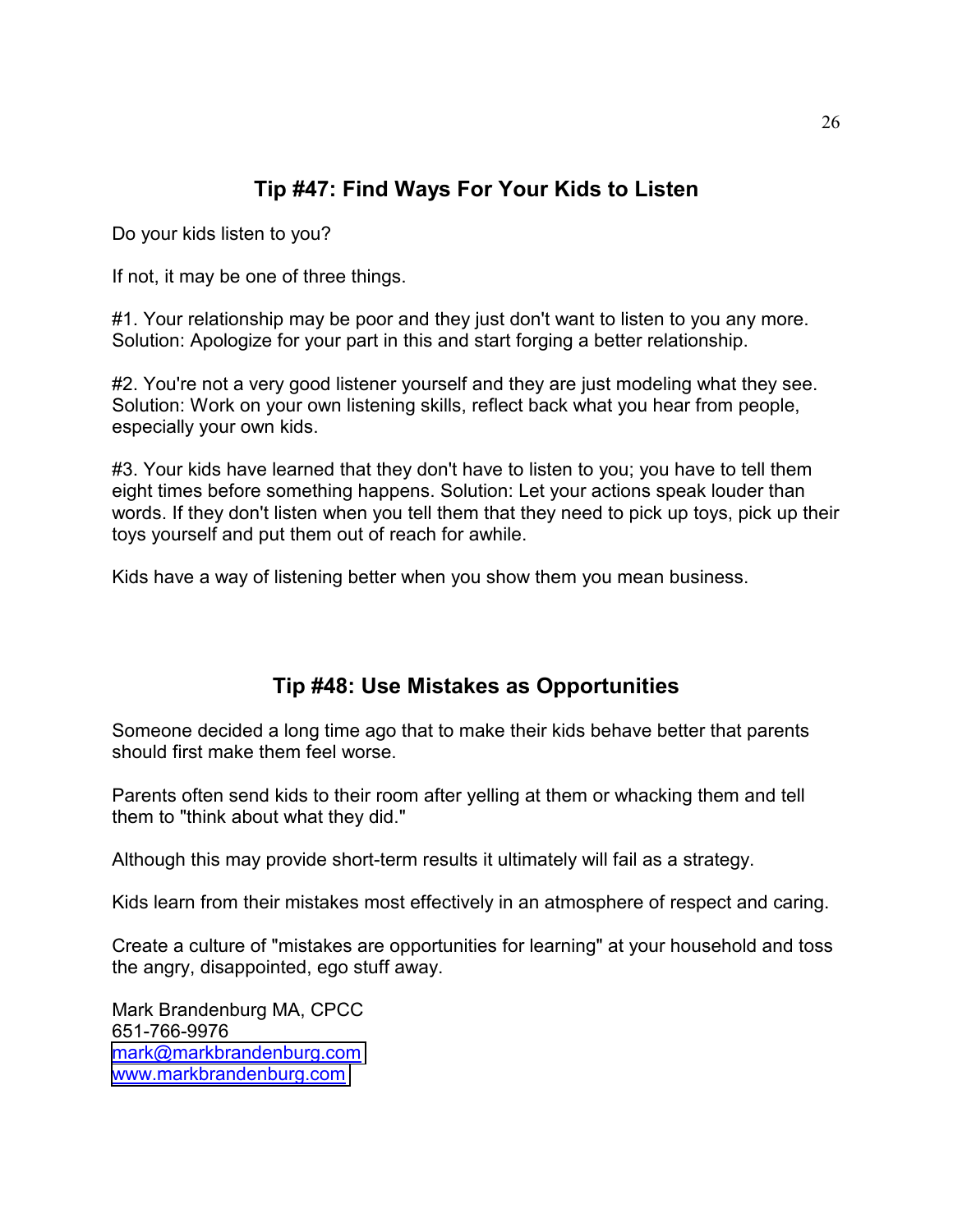#### **Tip #49: Coach Your Kids**

Are you often frustrated because you can't get your kids to do what you want? This seems to be an issue with a lot of fathers (and mothers!).

What can we do? I know what doesn't work. Telling them what to do all the time doesn't work very well.

Have you tried coaching them?

Instead of telling them what to do, ask them questions. "What do you think your responsibilities should be here?" "What do you need to be more effective?" are examples of coaching questions that could be used.

You won't always get the answer you want, but you can always negotiate if you don't. Sometimes the answers will surprise you.

The nice thing about coaching your kids is that it shows respect for your kids and shows a level of trust that they can figure it out. These are things that aren't in evidence when you tell them what to do.

After all, do you like to be told what to do? Good luck.

#### **Tip #50: Don't Forget What's in Your Kids' Hearts**

Your children will be learning a lot of facts and information when they're back at school this fall.

What they may not be learning is perhaps the most important information of all-information about their own hearts.

How do they follow their own desires? How do they learn to use their own emotions to their advantage? How do they learn to work as a team?

This is the kind of information that you can help them with. Talk about it with them often.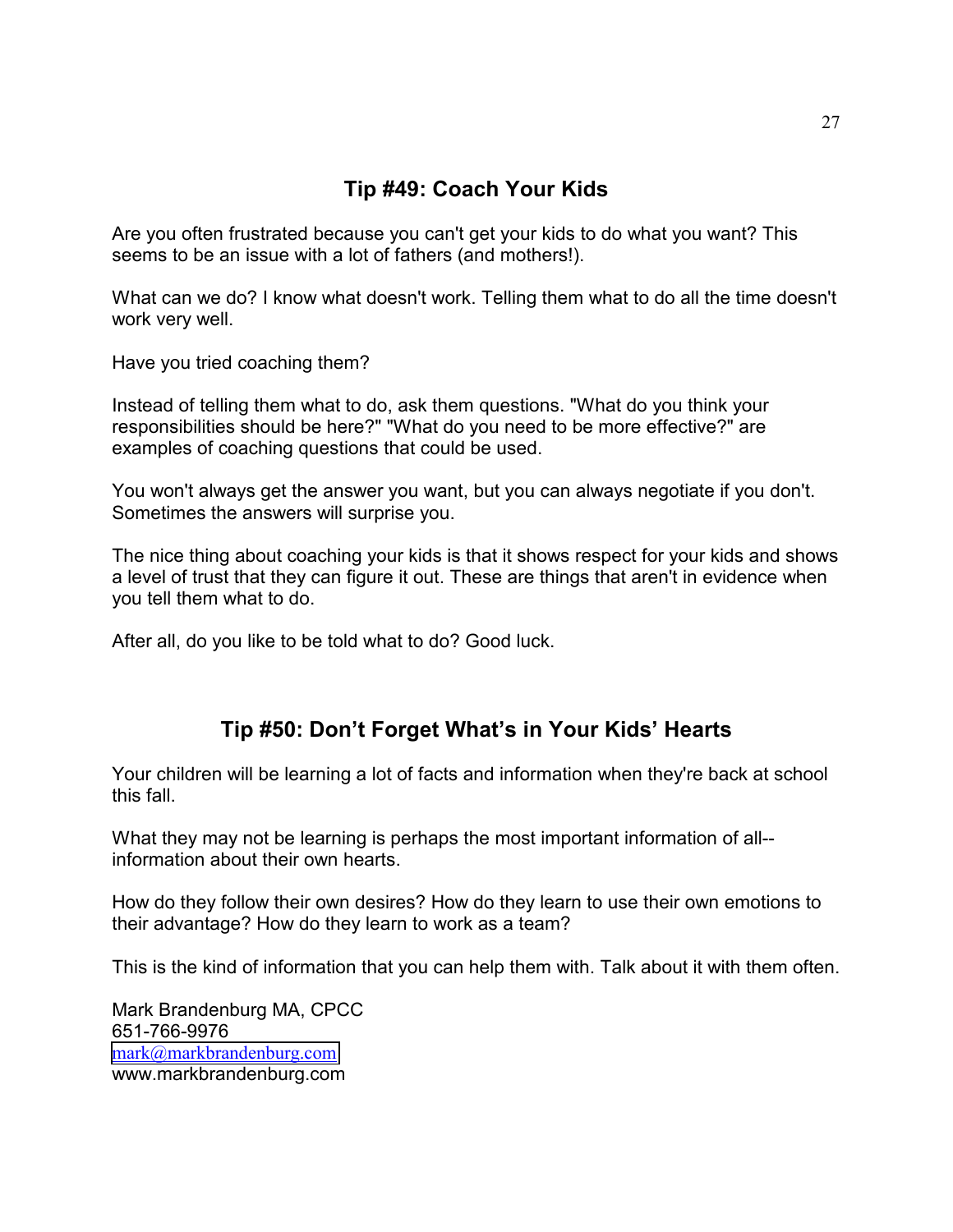#### **Tip #51: Be Willing to be the Problem**

There is a fundamental problem which you can "cause" in your families without even knowing it.

It involves the ease with which we see our family "problems" as being caused by someone else.

We can easily see our son or daughter as irresponsible, incapable, etc., and we can convince ourselves that they are the problem.

The reality is that the more we see them as "the problem," the worse the problem tends to become.

The solution?

If you want someone to change in your family, change yourself first! Try seeing your son or daughter as capable, responsible, etc. and keep seeing them that way.

Only then will you get lasting results.

#### **Tip #52: Educate Yourself About Your Families' Needs**

Coming home from work and having a hard time adjusting to your family's pace?

Remember: often fathers are at a work environment that stresses bottom-line results and doing tasks. This usually doesn't work well with families.

Families are about what people need.

Do your family members know what you need and do you know what they need?

Tell them and find out.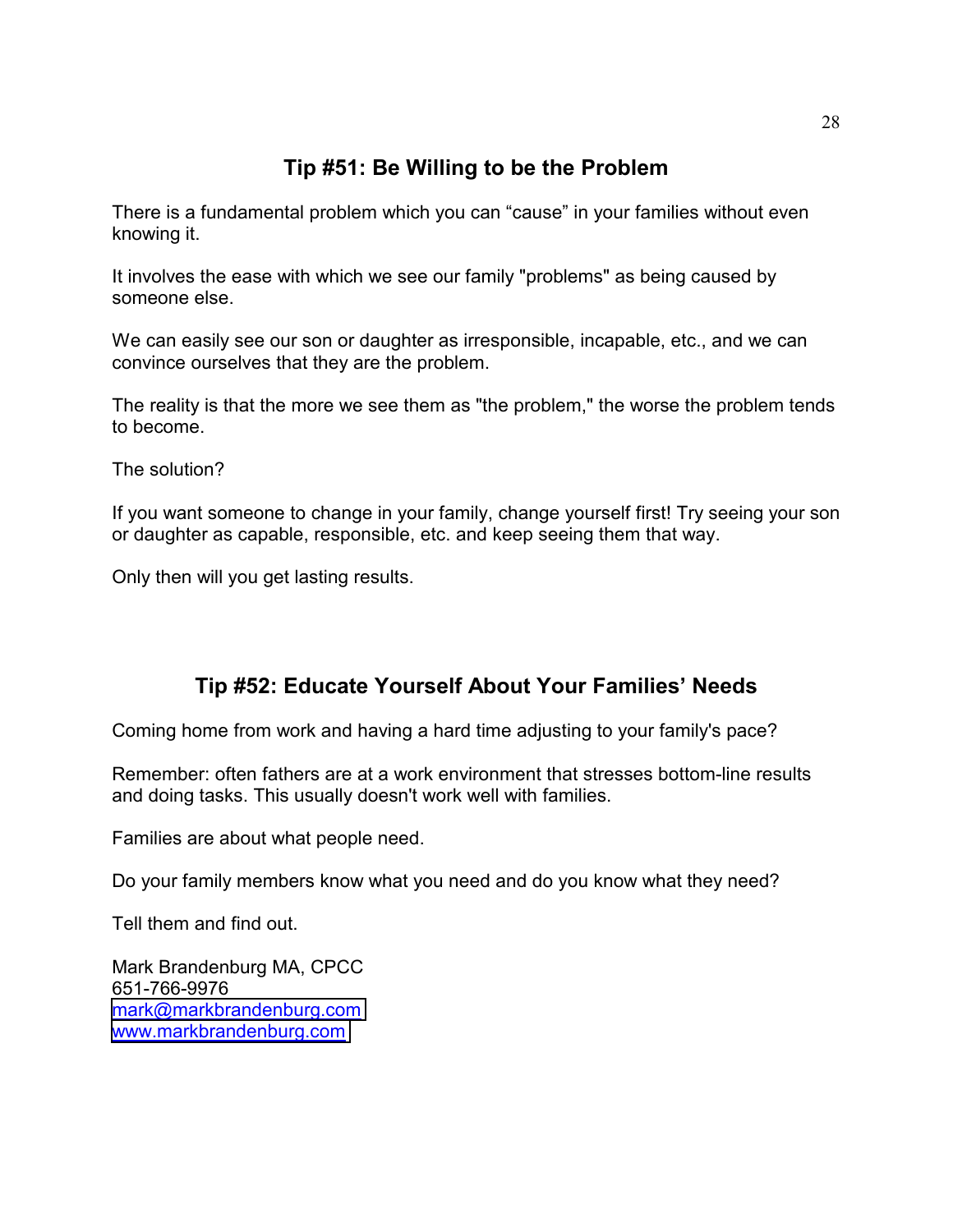#### **Tip #53: Use Rituals in Your Family**

What are the rituals that you practice in your family?

Rituals seem to be used less often these days as both parents and kids get busier.

Are you doing all that you can to keep some meaningful rituals in your family's life?

Eating meals together, having family meetings, or regular weekend outings are all ways in which a family can have the time to air differences, acknowledge each other, or just spend some time together. Most people have better success if they start their children into rituals when they're young.

These rituals should be given the utmost importance; nobody cancels unless it is absolutely necessary. This tells your kids in a very strong way that they are important and that they are a priority.

It's also some great insurance against your family going their own separate ways completely.

Keep some rituals. Let them know how much you think of them!

#### **Tip #54: Get Some Support**

Involved fathers are the kind of people who will be willing to change while their kids change.

Not only is this a great quality to have, it's an essential part of being an effective father.

In order to get through the tough times it's often useful to have some form of support that's available to you. Whether it's a mentor or friend who has been there before, or a group of fathers who are willing to talk about the changes they're going through, find a means of support for yourself.

Seeking help is not a sign of weakness but a sign of strength.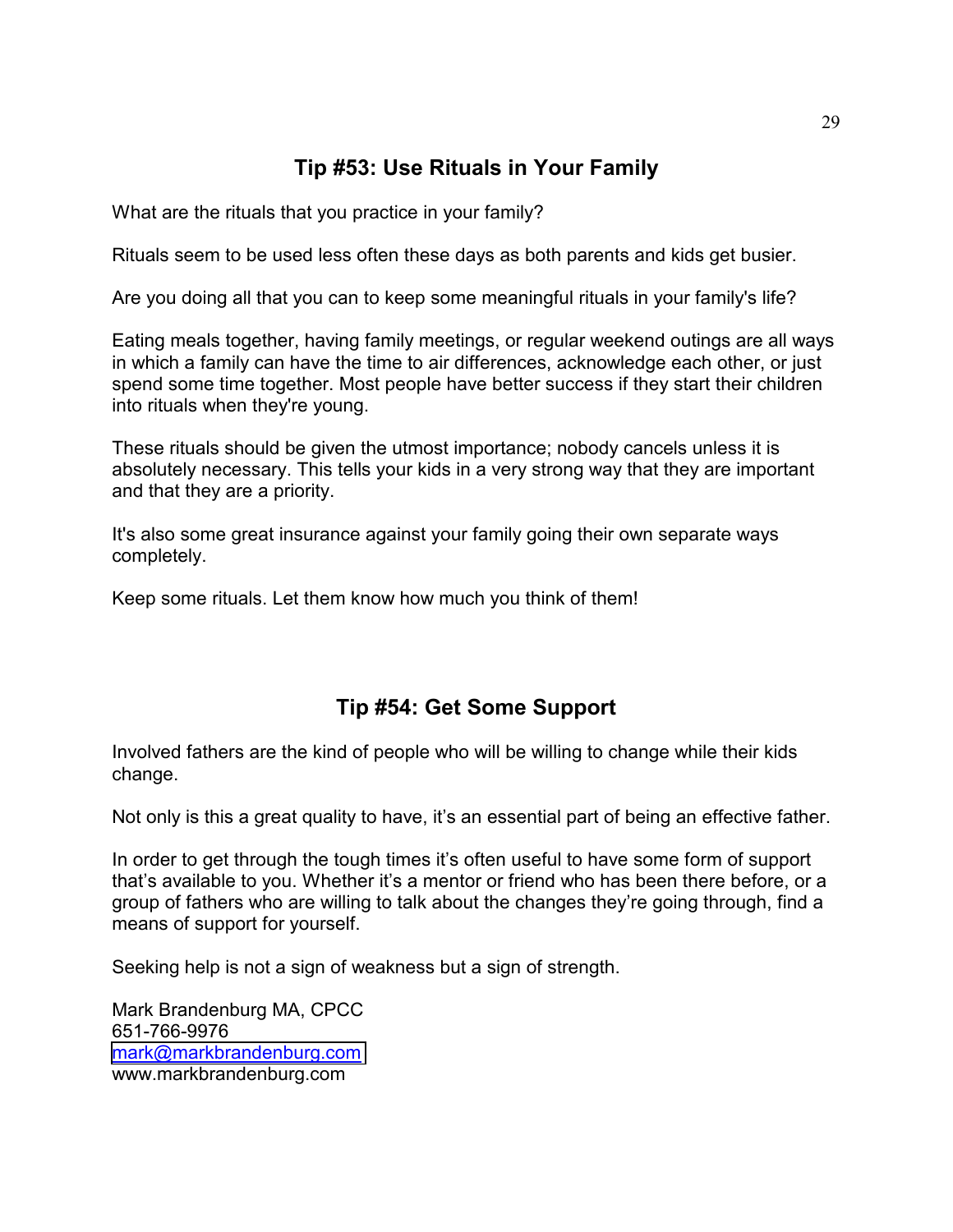#### **Tip #55: Don't Judge Others Harshly**

Are you judging your kids or your wife these days?

It is most likely that this says more about the "judger" than the judged.

Have you ever noticed that when you're harshly judging others that problems seem to keep coming up in your life?

Loving kindness works much better.

#### **Tip #56: Use Problem-Solving Questions**

When there are problem situations at home, there are ways you can have learning rather than shame result from it.

"Track" the problems by asking these kinds of questions:

"What happened?" "Where were you?" "What did you do?" "What did others do?" "How did you feel?" "How do you think you handled it?" "How upset were you?" "How could you have handled it differently?" "What will prevent this kind of thing in the future?"

This line of reasoning will serve to help you to discover the total picture before proceeding and it will give your child a chance to improve their ability to process these kinds of situations.

Kids don't learn or benefit from punishment or shame. Give your kid a chance to learn today.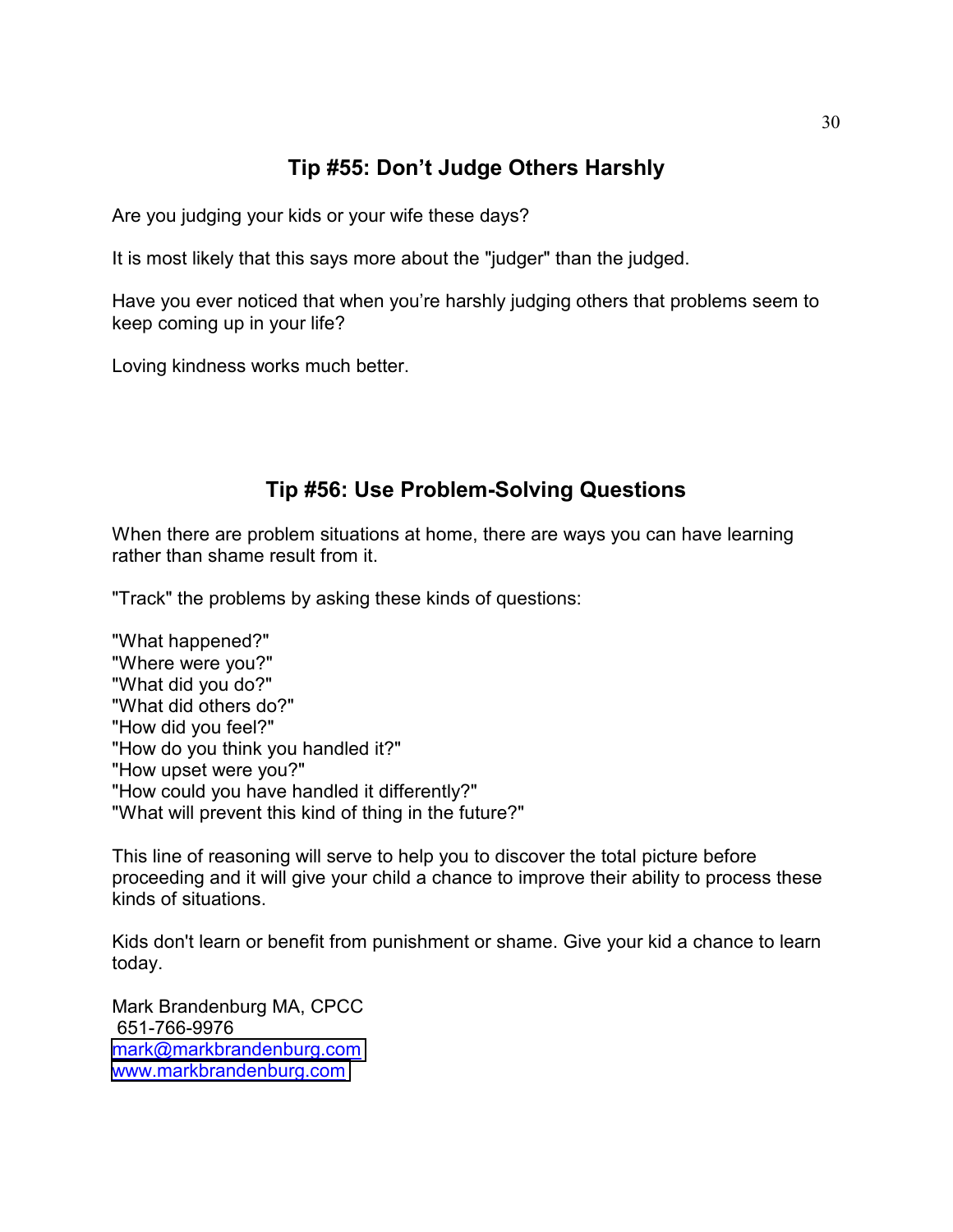#### **Tip #57: Take Responsibility for Your Anger**

Do you get angry more often than you would like? Does it affect your relationship with your kids?

Take the first and the most essential step towards improving your anger—admit to yourself that the only one who causes you to get angry is YOU!

Blaming your anger on others is completely and totally ineffective.

Do you want to win ego points or to improve your relationship with your kids?

#### **Tip #58: Use Your Family for Accountability**

Do you have things that you'd like to change about the way that you are with your family?

Perhaps you'd like to spend more time with them, be more positive and less critical, etc.

One of the best ways to accomplish this is to enlist the help of your family in this process. Announce to them what your intentions are and how you would like them to hold you accountable.

This will increase the motivation that you have to go through these changes and will increase your chances for success.

Nothing like a little pressure to improve performance, huh?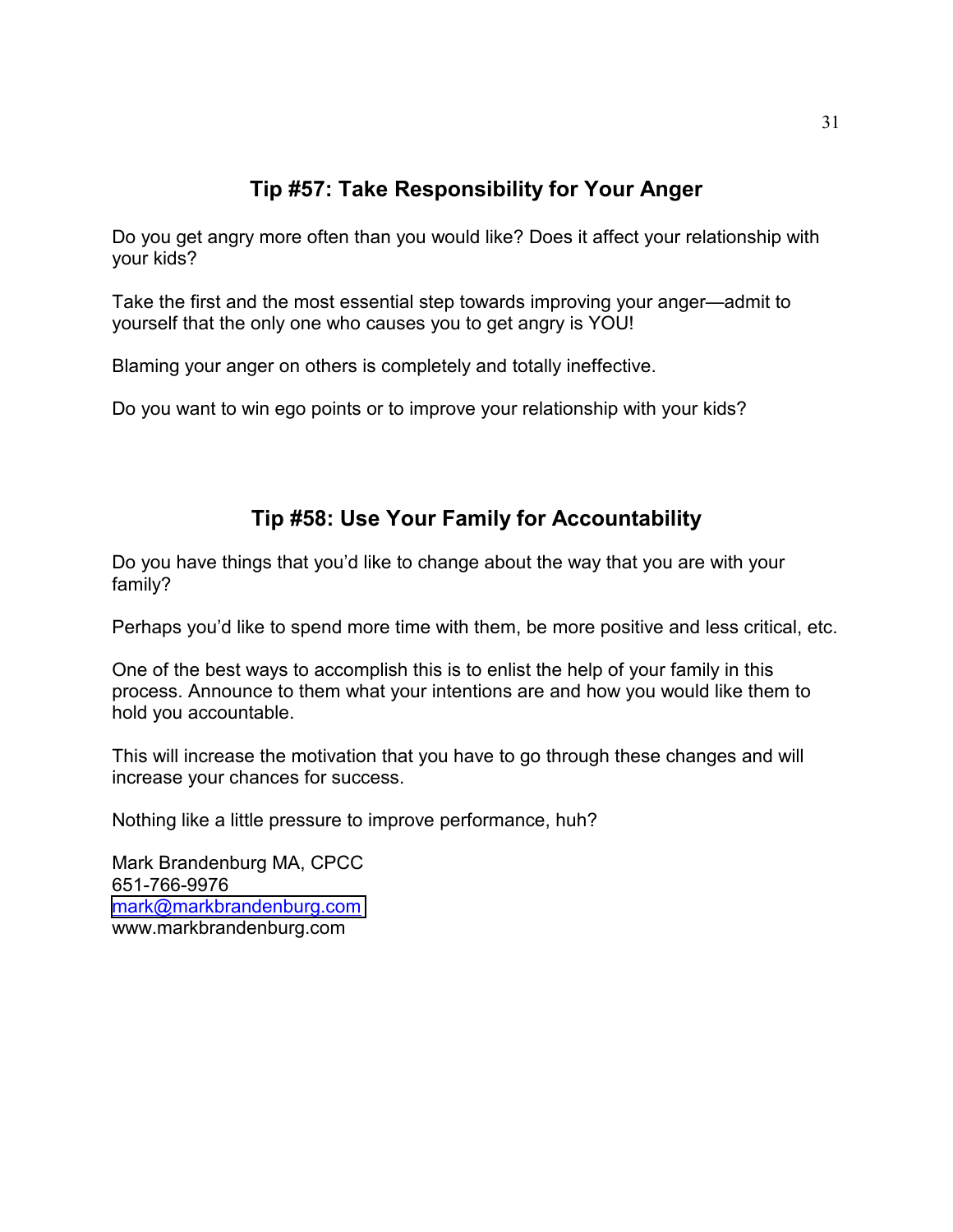#### **Tip #59: Keep Your Mouth Closed When Possible**

As your kids grow up, they will say plenty of things that bother you.

You'll need to respond to some of these comments, but most of these comments don't require anything from you.

It will often be that the wisest and best thing you can do in response to these comments is to say nothing.

They are testing you and inviting you into conflict. That's what kids do sometimes.

Getting angry or paying too much attention to these comments will just make them happen more often.

Just let many of these comments go and know that you're passing the test.

#### **Tip #60: Choose Wisely What to Give Your Kids**

Remember that when it's all said and done, your kids will accurately reflect what you've given them in many ways.

It can just as easily be anger and pessimism as love, kindness, and generosity.

You give it to them, they reflect it back. What are you choosing to give them?